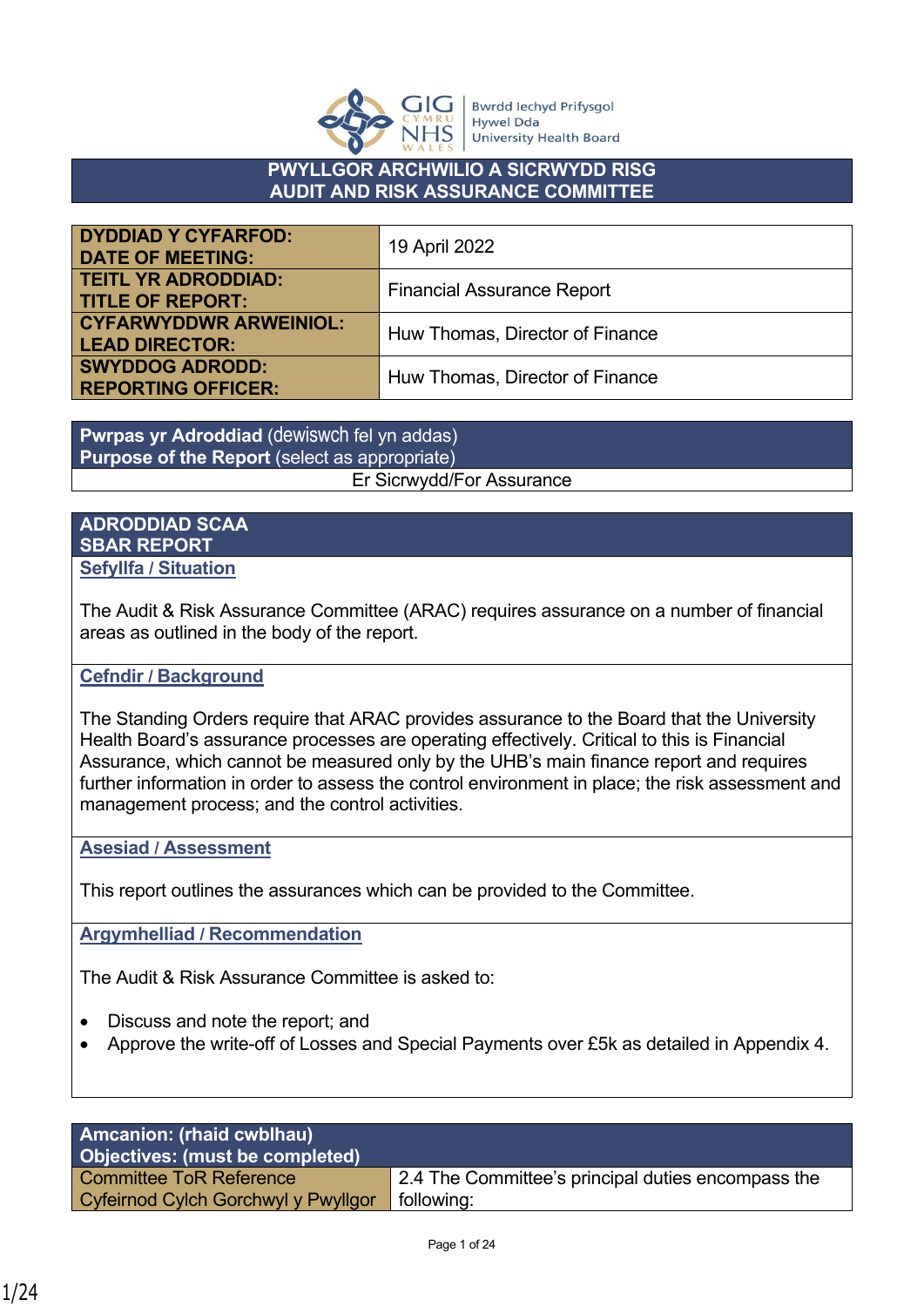|                                                                                                                                 | 2.4.2 Seek assurance that the systems for financial<br>reporting to Board, including those of budgetary<br>control, are effective, and that financial systems<br>processes and controls are operating.<br>3.14 Approve the writing-off of losses or the making of<br>special payments within delegated limits.<br>3.16 Receive a report on all Single Tender Actions<br>and extensions of contracts. |
|---------------------------------------------------------------------------------------------------------------------------------|------------------------------------------------------------------------------------------------------------------------------------------------------------------------------------------------------------------------------------------------------------------------------------------------------------------------------------------------------------------------------------------------------|
| Cyfeirnod Cofrestr Risg Datix a Sgôr<br>Cyfredol:                                                                               | BAF SO9-PR20<br><b>BAF SO10-PR33</b>                                                                                                                                                                                                                                                                                                                                                                 |
| Datix Risk Register Reference and<br>Score:                                                                                     |                                                                                                                                                                                                                                                                                                                                                                                                      |
| Safon(au) Gofal ac lechyd:<br>Health and Care Standard(s):                                                                      | Governance, Leadership and Accountability<br>7. Staff and Resources                                                                                                                                                                                                                                                                                                                                  |
| <b>Amcanion Strategol y BIP:</b><br><b>UHB Strategic Objectives:</b>                                                            | All Strategic Objectives are applicable                                                                                                                                                                                                                                                                                                                                                              |
| <b>Amcanion Llesiant BIP:</b><br><b>UHB Well-being Objectives:</b><br><b>Hyperlink to HDdUHB Well-being</b><br><b>Statement</b> | Improve efficiency and quality of services through<br>collaboration with people, communities and partners                                                                                                                                                                                                                                                                                            |

| <b>Gwybodaeth Ychwanegol:</b><br><b>Further Information:</b> |                                                                                                                                                                                                                                                                                                                                                                                                                                                                                                                                                                                                                                                                                                                                              |
|--------------------------------------------------------------|----------------------------------------------------------------------------------------------------------------------------------------------------------------------------------------------------------------------------------------------------------------------------------------------------------------------------------------------------------------------------------------------------------------------------------------------------------------------------------------------------------------------------------------------------------------------------------------------------------------------------------------------------------------------------------------------------------------------------------------------|
| Ar sail tystiolaeth:<br><b>Evidence Base:</b>                | Monitoring returns to Welsh Government based on the<br>Health Board's financial reporting system. Activity<br>recorded in the AR and AP modules of the Oracle<br>business system and activity recorded in the<br>procurement Bravo system.                                                                                                                                                                                                                                                                                                                                                                                                                                                                                                   |
| <b>Rhestr Termau:</b><br><b>Glossary of Terms:</b>           | <b>AP-Accounts Payable</b><br><b>AR-Accounts Receivable</b><br><b>BGH</b> – Bronglais General Hospital<br>BT PSBA - British Telecom Public Sector Broadband<br>Aggregation<br>CF - Counter Fraud<br>COS - Contracted Out Service VAT<br>COVID-19 - Coronavirus<br>COP - Confirmation of Payee<br><b>ECN - Error Correction Notice</b><br>EOY - End Of Year<br>ERs NI - Employers National Insurance<br>GGH - Glangwili General Hospital<br>HMRC - Her Majesty's Revenue and Customs<br>HOLD - Invoices that cannot be paid, as there is a<br>query with the price or quantity or validity<br>ICF - Integrated Care Fund<br><b>IFRS</b> - International Financial Reporting Standards<br><b>NWSSP</b> – NHS Wales Shared Services Partnership |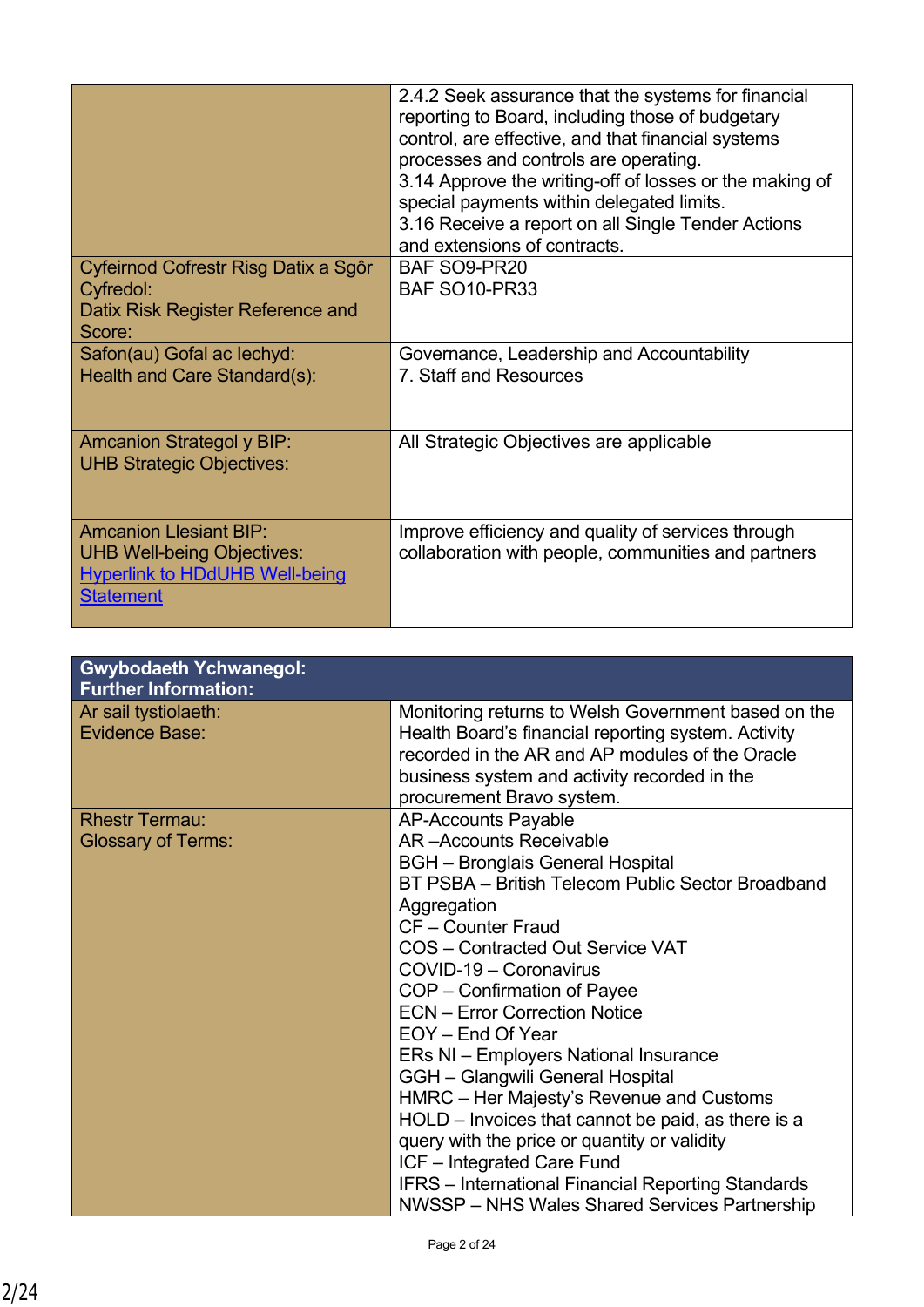|                                      | NIC - National Insurance Contribution            |
|--------------------------------------|--------------------------------------------------|
|                                      | PID - Patient Identifiable Data                  |
|                                      | PO - Purchase Order                              |
|                                      | POL – Probability of Loss                        |
|                                      | PPH - Prince Philip Hospital                     |
|                                      | PSPP – Public Sector Payment Policy              |
|                                      | RTI - Real Time Information (transmitted to HMRC |
|                                      | from the Payroll system)                         |
|                                      | SFI - Standing Financial Instructions            |
|                                      | <b>SLA</b> - Service Level Agreement             |
|                                      | STA - Single Tender Action                       |
|                                      | VAT - Value Added Tax                            |
|                                      | WGH - Withybush General Hospital                 |
|                                      | WRP - Welsh Risk Pool                            |
| Partïon / Pwyllgorau â ymgynhorwyd   | <b>UHB's Finance Team</b>                        |
| ymlaen llaw y Pwyllgor Archwilio a   | <b>UHB's Management Team</b>                     |
| Sicrwydd Risg:                       | <b>Executive Team</b>                            |
| Parties / Committees consulted prior | <b>Sustainable Resources Committee</b>           |
| to Audit and Risk Assurance          |                                                  |
| Committee:                           |                                                  |

| <b>Effaith: (rhaid cwblhau)</b><br>Impact: (must be completed)    |                                                                                                                                                                                                             |
|-------------------------------------------------------------------|-------------------------------------------------------------------------------------------------------------------------------------------------------------------------------------------------------------|
| <b>Ariannol / Gwerth am Arian:</b><br><b>Financial / Service:</b> | Financial implications are inherent within the report.                                                                                                                                                      |
| <b>Ansawdd / Gofal Claf:</b><br><b>Quality / Patient Care:</b>    | Risk to our financial position affects our ability to<br>discharge timely and effective care to patients.                                                                                                   |
| <b>Gweithlu:</b><br><b>Workforce:</b>                             | Overpayments are reported within this report.                                                                                                                                                               |
| <b>Risg:</b><br><b>Risk:</b>                                      | Financial risks are detailed in the report.                                                                                                                                                                 |
| <b>Cyfreithiol:</b><br>Legal:                                     | The UHB has a legal duty to deliver a breakeven financial<br>position over a rolling three-year basis and an<br>administrative requirement to operate within its budget<br>within any given financial year. |
| <b>Enw Da:</b><br><b>Reputational:</b>                            | Adverse variance against the UHB's financial plan will<br>affect our reputation with Welsh Government, Audit Wales<br>and with external stakeholders.                                                       |
| <b>Gyfrinachedd:</b><br><b>Privacy:</b>                           | Not Applicable                                                                                                                                                                                              |
| Cydraddoldeb:<br><b>Equality:</b>                                 | Not Applicable                                                                                                                                                                                              |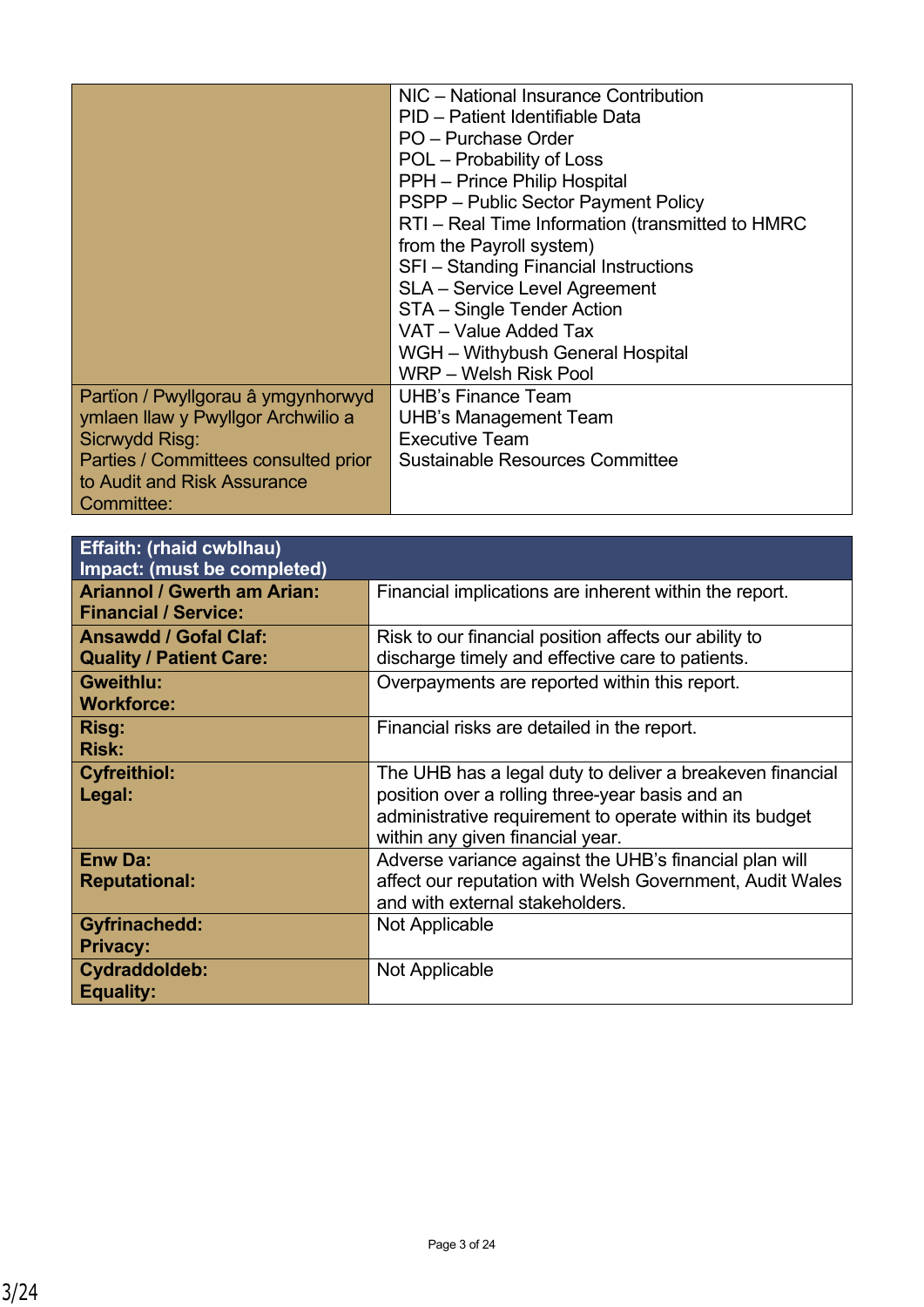# **1.1 Purpose**

- The purpose of this report is to outline the financial assurances which the Audit & Risk Assurance Committee requires.
- The framework agreed is included below in Figure 1, and the remainder of the report is based on this.

| Figure 1: Compliance requirements for the Audit and Risk Assurance Committee |                                                                                                                                                                                                                                       |                                                    |  |  |  |  |
|------------------------------------------------------------------------------|---------------------------------------------------------------------------------------------------------------------------------------------------------------------------------------------------------------------------------------|----------------------------------------------------|--|--|--|--|
| <b>Compliance requirement</b>                                                | <b>Reporting</b>                                                                                                                                                                                                                      | <b>Frequency</b>                                   |  |  |  |  |
| Scheme of delegation<br>changes                                              | Exception reporting for approval<br>$\bullet$                                                                                                                                                                                         | As and when                                        |  |  |  |  |
| <b>Compliance with Purchase</b><br>to Pay requirements                       | Breaches of the No PO, No Pay policy<br>$\bullet$<br>Instructions for noting<br>$\bullet$<br><b>Public Sector Payment Policy (PSPP)</b><br>$\bullet$<br>compliance<br>Tenders awarded for noting<br>Single tender action<br>$\bullet$ | Quarterly                                          |  |  |  |  |
| Compliance with Income<br>to Cash requirements                               | Overpayments of staff salaries and<br>$\bullet$<br>recovery procedures for noting                                                                                                                                                     | Quarterly                                          |  |  |  |  |
| Losses & Special<br>payments and Write offs                                  | Write off schedule<br>$\bullet$<br>Approval of losses and special<br>$\bullet$<br>payments                                                                                                                                            |                                                    |  |  |  |  |
| <b>Compliance with Capital</b><br>requirements                               | Scheme of delegation approval for<br>$\bullet$<br>capital                                                                                                                                                                             | Following<br>approval of<br>annual capital<br>plan |  |  |  |  |
| Compliance with Tax<br>requirements                                          | Compliance with VAT requirements<br>$\bullet$<br>Compliance with employment taxes<br>$\bullet$                                                                                                                                        | Quarterly                                          |  |  |  |  |
| Compliance with<br>Reporting requirements                                    | Changes in accounting practices and<br>$\bullet$<br>policies<br>Agree final accounts timetable and<br>$\bullet$<br>plans<br>Review of annual accounts progress<br>Review of audited annual accounts and<br>financial statements       | Annually                                           |  |  |  |  |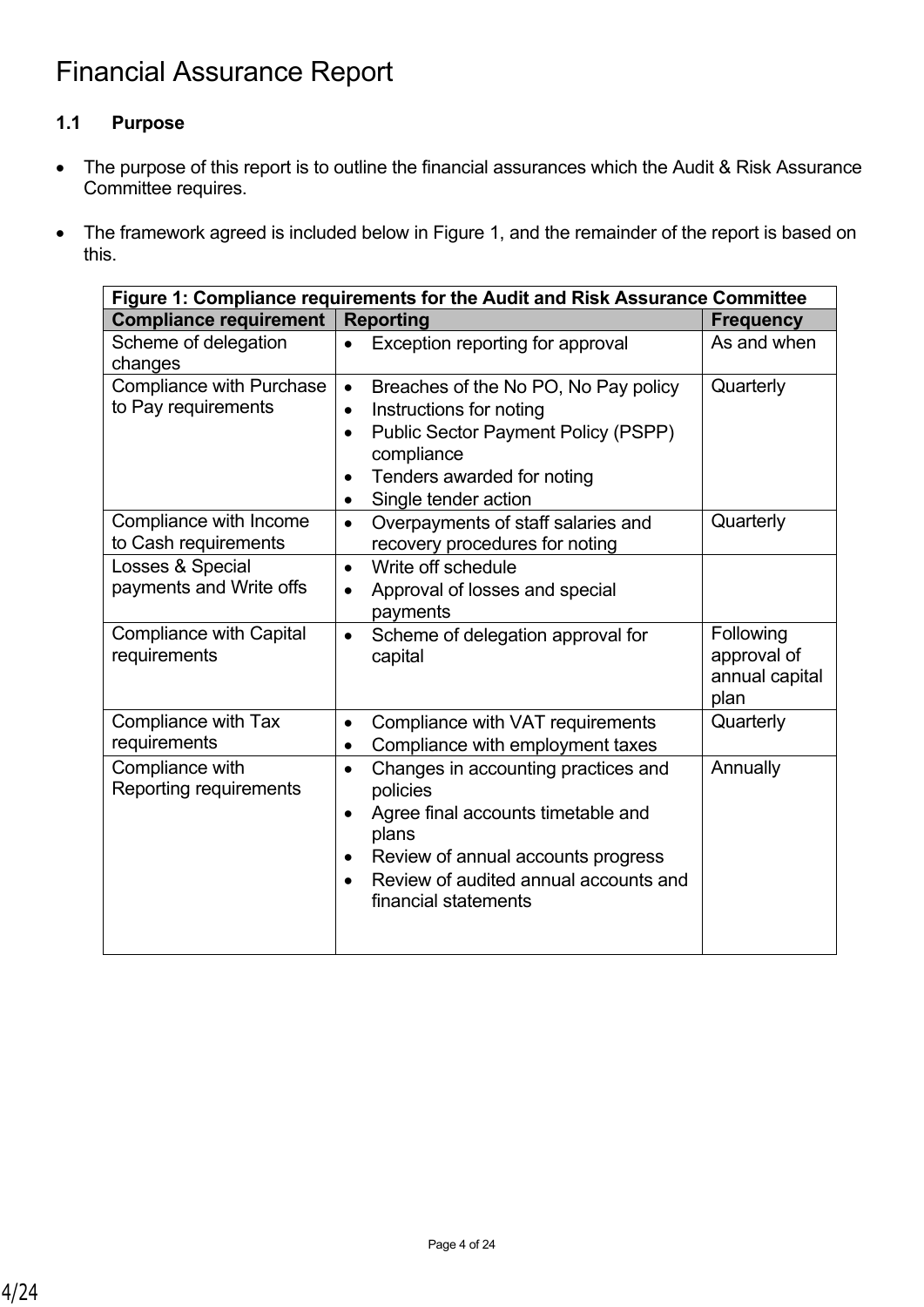**2.1 Scheme of delegation changes** No changes to approve

#### **2.2 Compliance with Purchase to Pay Requirements**

#### **2.2.1 Breaches of the No PO, No Pay Policy**

The Health Board has adopted the All Wales No PO No Pay Policy, which will ensure that all non-pay expenditure (unless listed as an exception) is procured and receipted through the Oracle system.

Figure 2 below illustrates the numbers and value of breaches against the No PO No Pay policy. This consisted of 126 breaches totalling £0.804m during the months of February and March 2022, the cumulative position as at end of March was 292 breaches, £0.438m in total (31st January cumulative was 258 breaches, £0.488m in total).

The local P2P (Procure to Pay) group have put in place measures to ensure that Purchase Order numbers are identified on the invoices and not created retrospectively and are also tracking non-compliance with suppliers and departments.

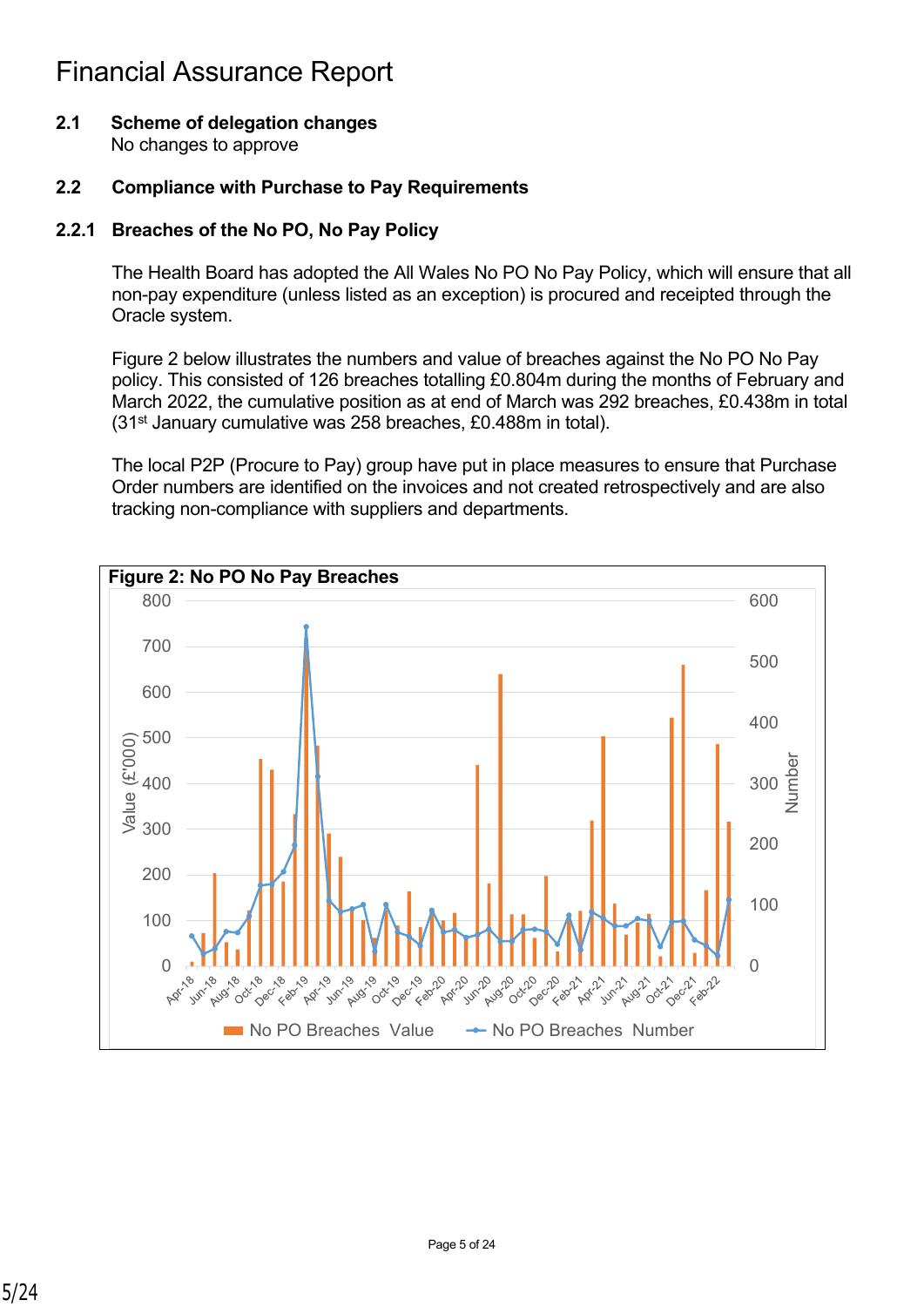## **2.2.2 Public Sector Payment Policy (PSPP) Compliance**

The Health Board achieved the PSPP target of 95% for 2021/22 by paying 95.2% of its non-NHS invoices within 30 days. It also achieved this for NHS invoices with 95.7%.

#### **2.2.3 Single Tender Actions**

The use of single tender waivers is carefully managed and controlled by the Health Board.

There were 4 Single Tender Action (in excess of £25,000), approved in the period from 1<sup>st</sup> February 2022 to 31st March 2022, totalling £0.280m, as detailed in Appendix 1.

The graph below (Figure 3) shows the trend of all Single Tender Actions (STA) approved from 1<sup>st</sup> April 2020 to 31<sup>st</sup> March 2022.



## **2.2.4 Tenders Awarded**

There were 27 contracts awarded, including direct awards through framework (in excess of £25,000) during the period from 1<sup>st</sup> February 2022 to 31<sup>st</sup> March 2022, totalling £8.1m, details of which can be seen in Appendix 2.

## **2.2.5 Consultancy contracts**

There were 6 consultancy contracts awarded from 1<sup>st</sup> February 2022 to 31<sup>st</sup> March 2022, totalling £1.3m, details of which can also be seen in Appendix 2.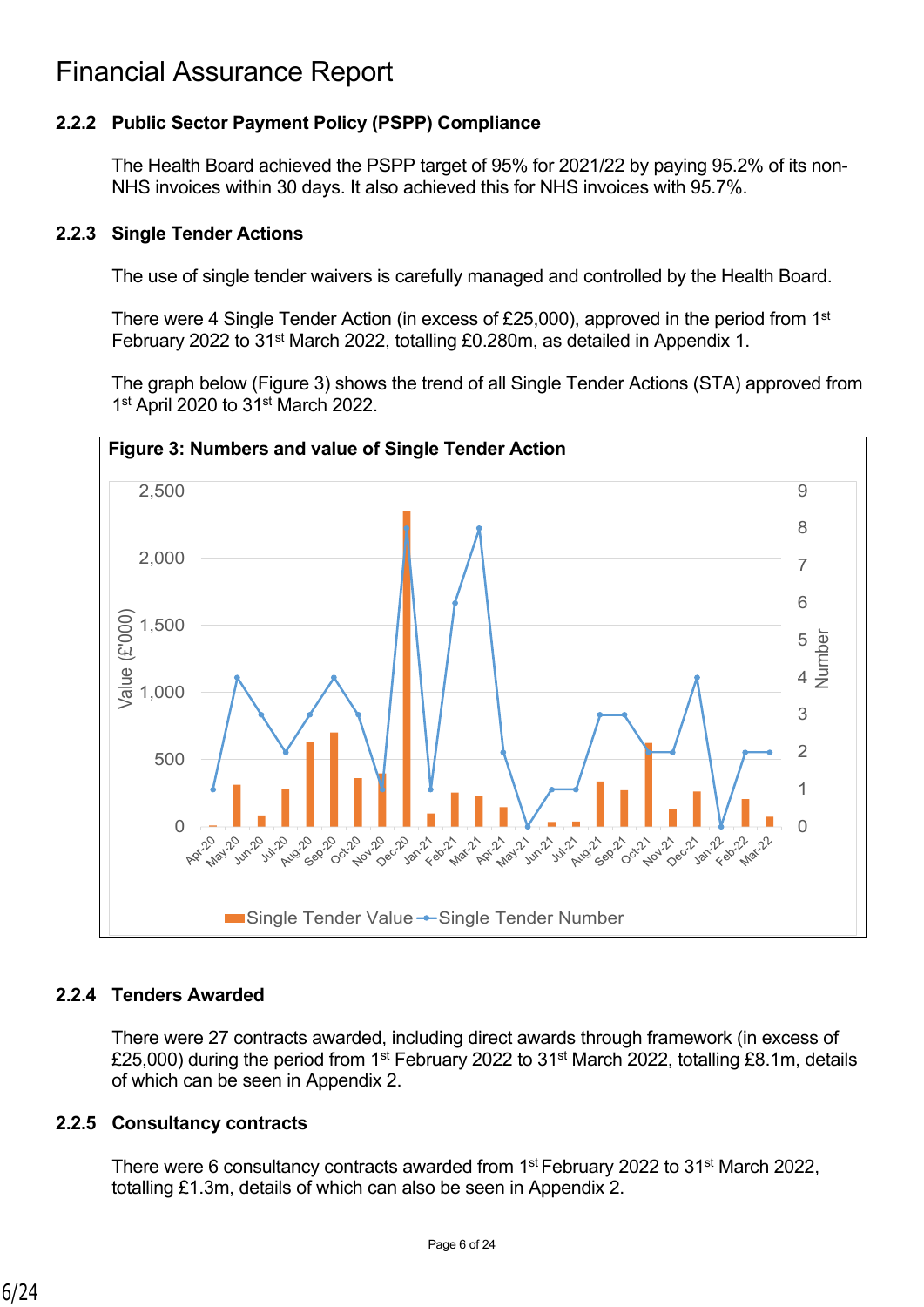## **2.2.6 Transfer of Title documents**

Transfer of title documents are completed when a company is unable to meet its contractual obligation of delivering/installing equipment before the financial year end.

The accounting treatment, in line with the NHS Wales Manual for Accounts, is that where the order, invoice date and payment are made by year end, the asset has not been delivered but a transfer title document is in place, it is likely that the purchaser controls the asset from the point of payment and the asset may be capitalised.

The Health Board had a number of transfer of title documents transacted in 2021/22 totalling £8m. In the main, these were for radiology (CT scanners secured through all Wales procurement solution) and pharmacy robots.

## **2.2.7 Credit cards**

The Director of Finance authorised the issue of 3 additional credit cards to the Recruitment Team within Workforce due to increased activity volumes and the requirement for certain types of spend to be purchased in this way, namely:

- Certificate of Sponsorships (Medical & Dental Recruitment)
- Certificate of Sponsorships (Agenda for Change)
- Campaign Advertising
- Ad hoc accommodation for overseas arrivals
- International Registered Nurse recruitment

Whilst the Health Board policy is to limit the use of cards and require for purchase orders to be raised there are certain circumstances where this is not possible. The cards will be issued as summarised in the table below.

| Team                             | Annual<br><b>Budget</b> | <b>Monthly</b><br><b>Budget</b> | <b>Comments</b>                                                                                                                                                                                    |
|----------------------------------|-------------------------|---------------------------------|----------------------------------------------------------------------------------------------------------------------------------------------------------------------------------------------------|
| Medical & Dental<br>Recruitment  | £450k                   | £70k                            | With a single transaction limit increased from<br>£3,000 to £5,500 to cater for 5 year Certificate of<br>Sponsorship. Note that this spend is allocated to<br>the service receiving the candidate. |
| Agenda for Change<br>Recruitment | £150k                   | £50k                            | With a single transaction limit increased from<br>£3,000 to £5,500 to cater for 5 year Certificate of<br>Sponsorship. Note that this spend is allocated to<br>the service receiving the candidate. |
| Campaigns                        | £100k                   | £15k                            | This spend is part of the recruitment advertising<br>budget.                                                                                                                                       |
| International<br>Recruitment     | £550k                   | £100k                           | This spend is part of the Once for Wales work.                                                                                                                                                     |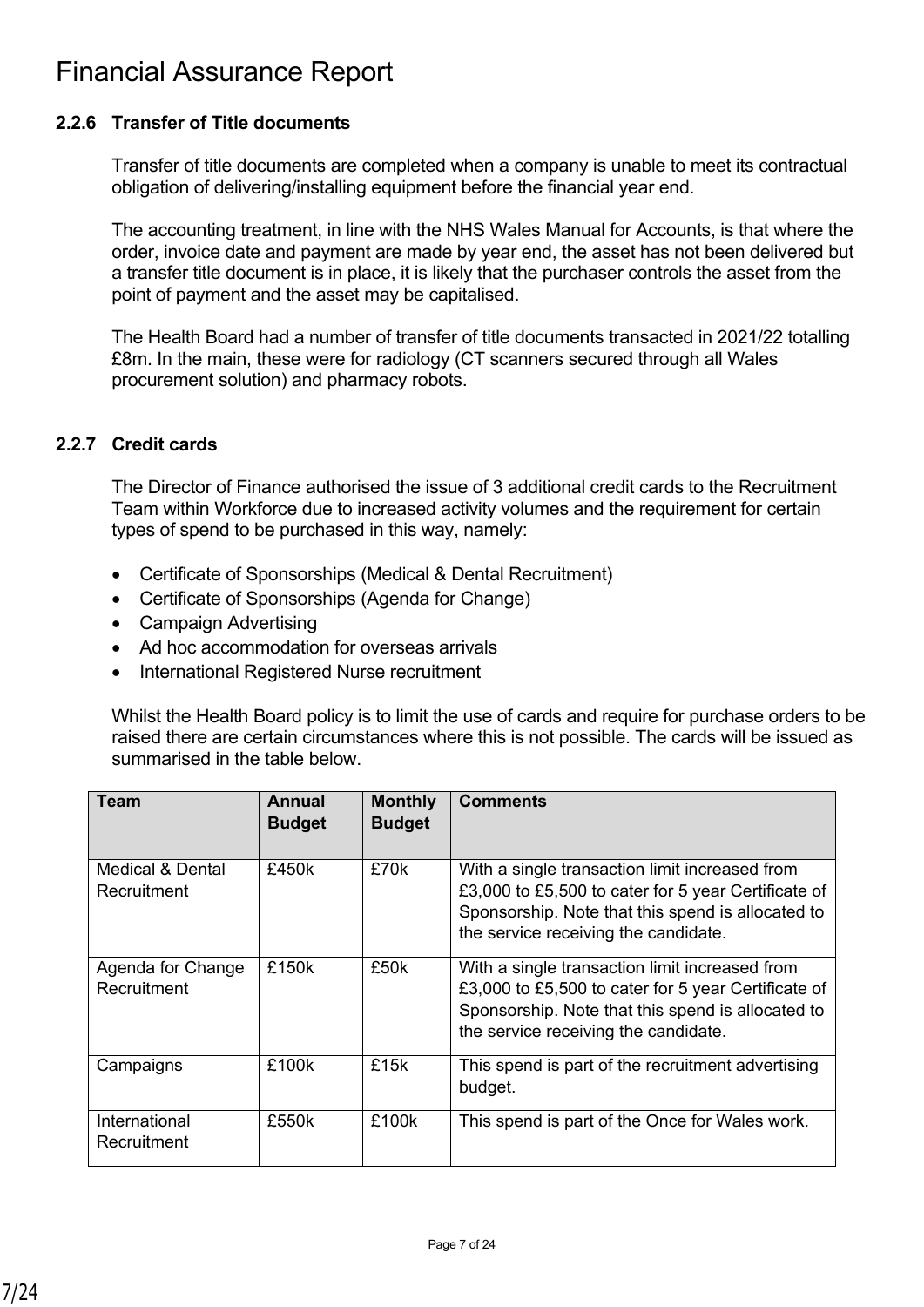## **2.3Compliance with Income to Cash**

#### **2.3.1 Overpayment of Salaries**

The Health Board has a duty to ensure that staff are paid appropriately, and that overpayments are not incurred.

Appendix 3 shows the volume and value of invoices raised in respect of overpayments for the period 1st February – 31st March 2022; 41 cases totalling £49,414.

The graph below (Figure 4) demonstrates the total balance outstanding against the average recovery period. The average recovery period reflects the number of debts settled in the current period only. The average recovery period has worsened in March due to the payment of a long-standing invoice from October 2018. The increase in balance in March is due to four overpayments in excess of £2.5k which relate to a period between 90 to 170 days.

The main reasons for this increase are COVID-19 related employees on fixed term contracts not terminated on ESR and late termination forms being sent to payroll for high-cost employees.



**2.3.2** The Overpayments Task & Finish group consists of representatives from Finance, Payroll, Workforce and Counter Fraud. The Task & Finish Group has convened once since the previous update. The key actions to minimise overpayments are summarised as follows:

• Workforce to liaise with specific managers where there are repeat overpayments (due to late submission) to raise awareness of the impact – encourage earlier completion of paperwork. Communications have been circulated to staff via the global messaging system via workforce and plans are underway to identify managers who continue to submit late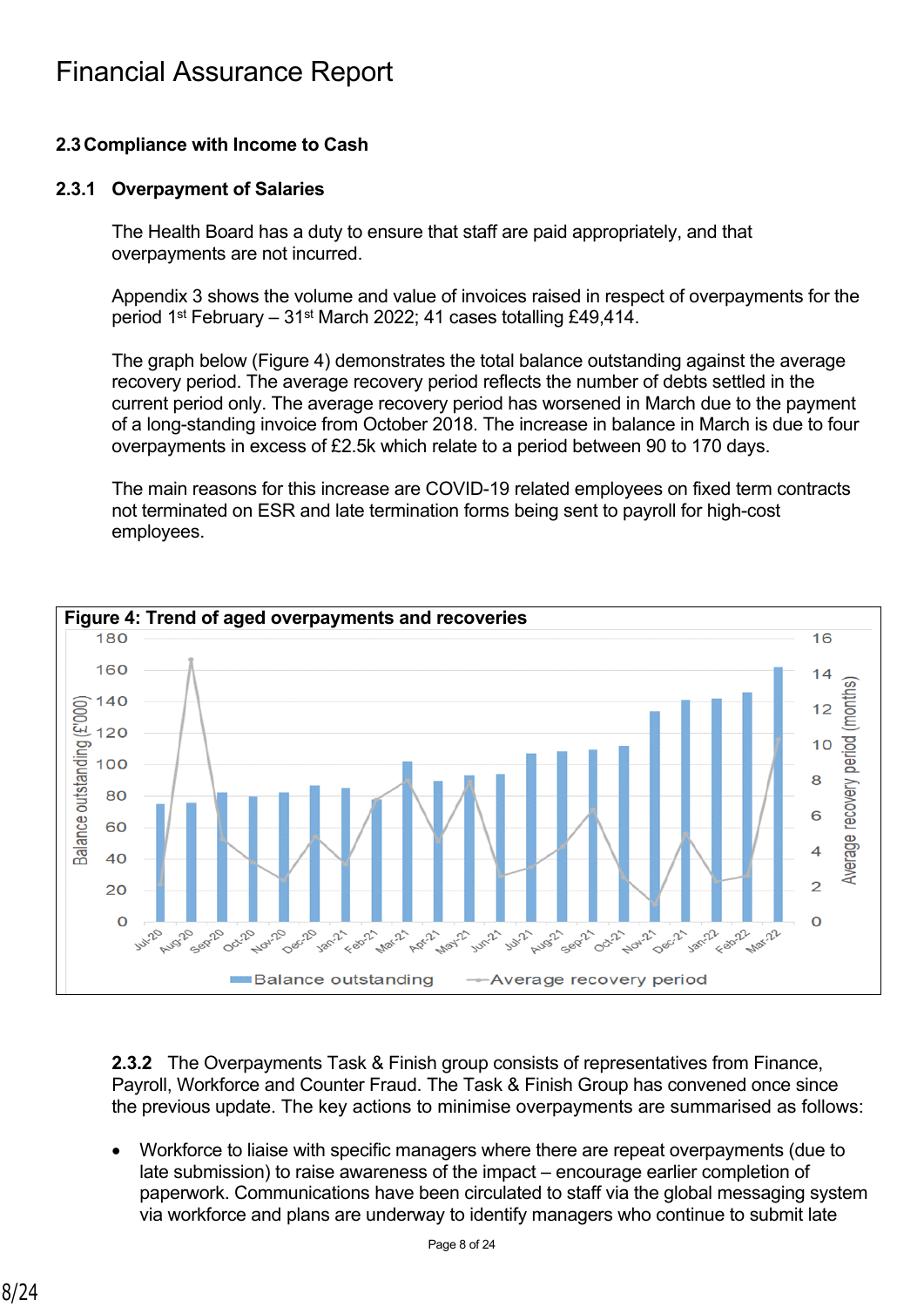submissions etc. resulting in payment errors/overpayments and assist them in developing processes/educating to prevent re-occurrence.

- Include in manager passport training Counter Fraud will include a section on this issue within their Managers Passport input. The inclusion of more in-depth input from Workforce/Payroll was discussed; however, Workforce are planning to provide 'bite-size' awareness animations/videos to staff on key issues and disseminate throughout the year.
- Counter Fraud Team to provide updates to Workforce on lessons learnt from their cases this has been agreed and updates will be provided on all overpayment cases as and when they are concluded.
- Raise overpayments at relevant groups/committees.
- Payroll to produce leavers overpayment report and employee overpayments report each month for managers and send together with overpayment letters for issue/discussion with their employees – an overpayment letter has been drafted and was discussed and agreed by Workforce and Payroll. It will be rolled out following approval of the new Policy.
- Payroll to produce covering email to managers from Payroll explaining their role in the recovery process and repayment parameters they can work within/when to refer to Finance Business Partner for escalation due to amount or repayment period – This has since been incorporated into a new Under and Overpayments Policy, which places a focus on Management actions, in particular discussing the overpayment with the employee concerned, explaining why the overpayment has occurred and agreeing a repayment plan, making line managers more accountable/involved in the process. (See below)
- Further review/refinement of overpayments/underpayments policy an all-Wales policy is currently being produced by NWSSP; however, in the interim period, a fast track working group has been created and a revised Health Board Policy produced. This is now at the consultation stage, with implementation due in Quarter 1 2022/23.
- Communications on global email to encourage earlier submission of payroll changes a global communication was issued by Workforce – Global messages have been issued to line managers, highlighting the importance of submitting accurate and timely employee change of circumstances or termination forms to Payroll. Additionally, Counter Fraud have raised awareness of the issue via the Health Board's Team Brief.

The use of digitalisation in the process has also been considered and the update on that area is noted below:

## **Digitalisation of Payroll Forms**

A review of the current progress into the digitalisation of commencement, change and termination forms was undertaken and the following identified:

- The matter was reviewed as part of the initial Over/Underpayment task and finish group and an IT issue (associated with macros) was identified, limiting the ability to share information between HDdUHB and NWSSP Payroll, resulting in the need for the current system to remain in place, whilst the issue was addressed.
- Whilst options were being explored, the pandemic struck, which resulted in the roll out of Office365 to all employees.
- Office365 would potentially offer greater opportunities with regards to developing a new process, including one all-encompassing application/dashboard, that would provide managers with a host of different functions associated with new starters, current employees and leavers. This is currently being developed by IT and is progressing through validation checks. However, even with the new solution in place the manager will still need to complete a PowerApps form to initiate termination in ESR and then disablement of Active Directory account. If managers inform IT (via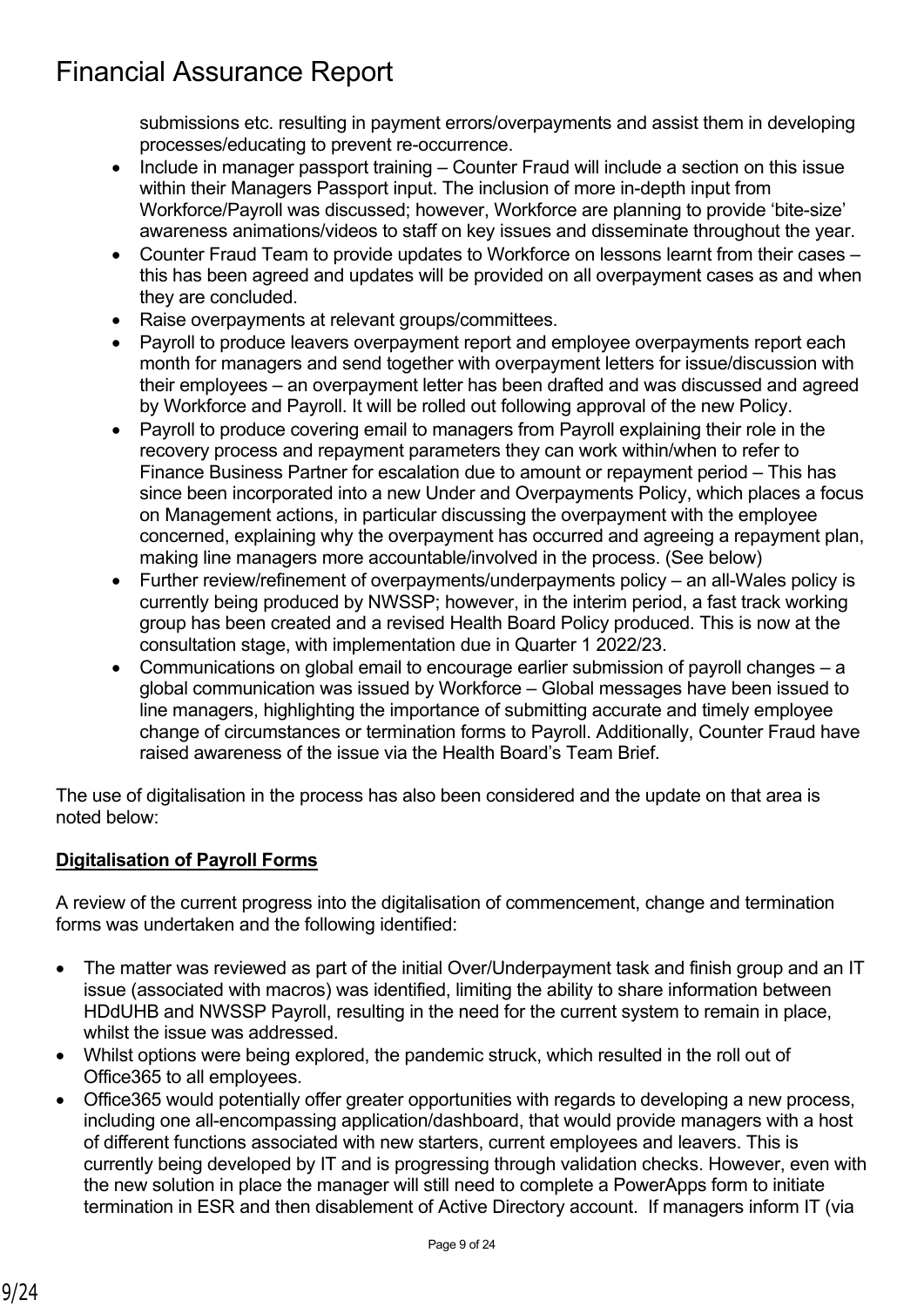the new app) of someone leaving, they can process the data, ensuring accounts are disabled. However, it can be a challenge to match accounts across different systems when there is no common identifier.

- IT are in discussions with a Robotics Process Automation (RPA) provider (Northampton NHS Trust), who have undertaken a similar piece of work relating to both Oracle and ESR, with a view to establishing/identifying other means of automating the procedure.
- At the beginning of 2022, IT met with the NWSSP interim Head of Payroll and HDdUHB's Regional Payroll Manager to discuss current options. It was agreed that further work was required, as the current HDdUHB Office365 approach may not be compatible with NWSSP processes, due to licencing issues associated with various applications and the need for a coordinated national approach to developing a new solution. NWSSP Payroll advised IT that they would explore potential options. HDdUHB offered NWSSP access to their newly developed dashboard application, with a view to developing it further across Wales.
- NWSSP Payroll have since confirmed that it is their ambition to digitalise and improve the current processes associated with new starters, staff changes and leavers, with a goal of establishing one process for all Health Boards, automating a number of the processes, and making it easier for all concerned. NWSSP Payroll have undertaken a review and have commenced a tendering process to identify a supplier who can develop such a system. The specification has been agreed and is in the process of being sent out for tender.
- In the interim, HDdUHB will explore the possibility of improving the systems currently in place: however, we cannot discount the fact that managers will still be required to submit relevant information associated with a change of circumstances or termination of an employee's employment to Payroll in a timely manner.
- The overriding issue remains that the required documents are not being completed and delivered to Payroll in a timely fashion, resulting in overpayments due to untimely adjustments to the employee's payroll user profile / account. In view of this, options to improve this element have been considered and:
	- $\circ$  a new reminder / notification process will be introduced, utilising the current finance dashboards (linked to budgets), with finance sending out a monthly email to all budget holders, reminding them to check their payroll spend and ensure that all those paid that given month are current employees, whose details are correct and up to date.
	- $\circ$  a reminder notification on the dashboard system itself will also be included, reminding managers that any adjustments to an employee's assignment, or details of any leavers / terminations need to be sent to Payroll ASAP.

The Counter Fraud Department will undertake two pro-active exercises during the forthcoming financial year, looking at overpayments associated with leavers and movers. The first will take place in Quarter 1 and the second in Quarter 3; any system weaknesses will be reported to the Committee.

## **2.4Losses and Special Payments for Approval**

## **2.4.1 General Losses and Special Payments**

Losses and special payments require the Audit & Risk Assurance Committee's approval given their contentious nature. These are outlined in Appendix 4.

There was one write-off in-excess of £5k during the period between 1st February 2022 and 31st March 2022. This relates to an additional revenue cost of £64,620 identified with the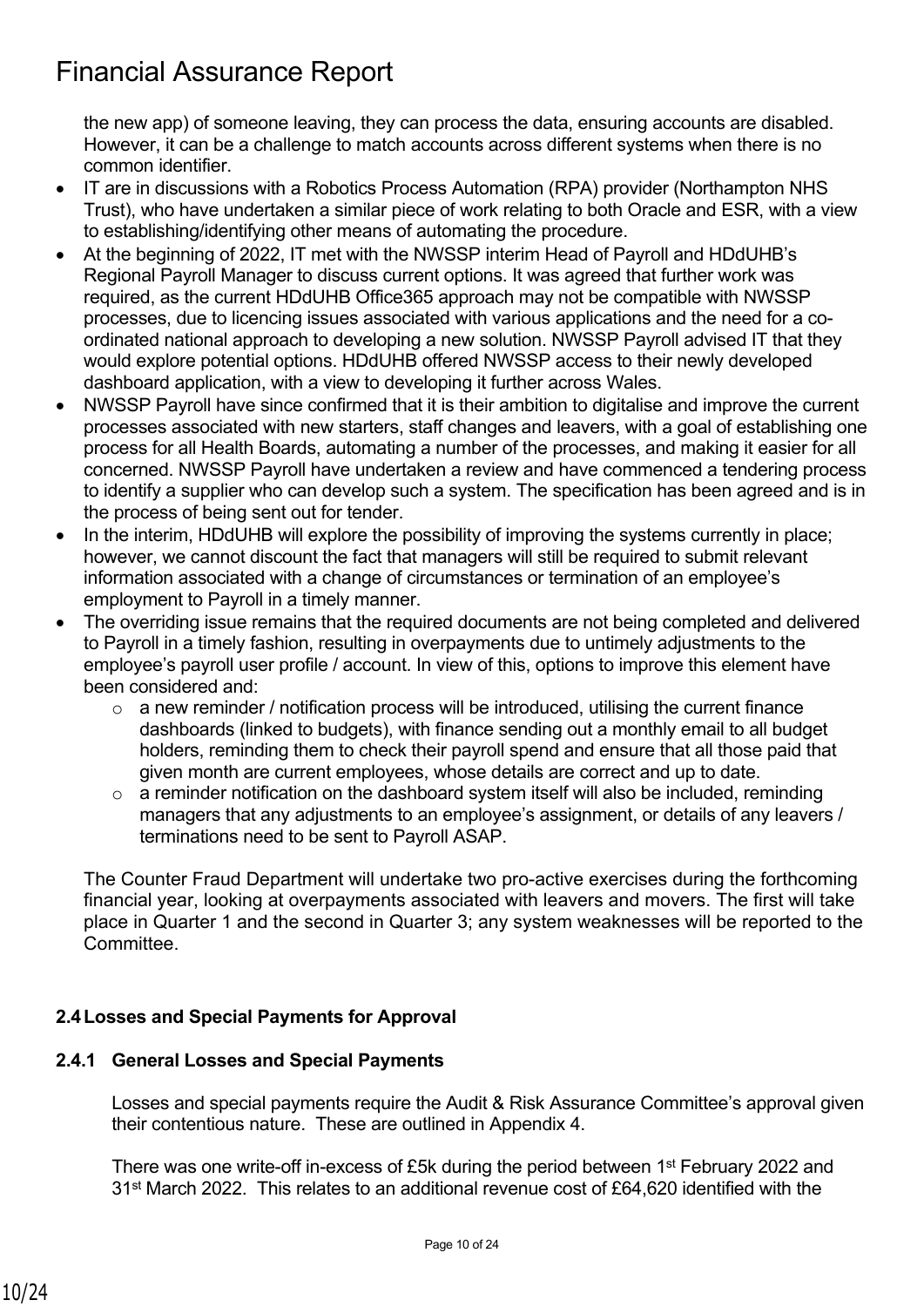donation of Oxygen Concentrators to India. Welsh Government approval has been received for this additional cost.

Losses and write offs under £5k, as per requirement under FP02 – Income and Cash Collection, have been presented and approved by Director of Finance and Chief Executive; in total these amounted to £19,692.

#### **2.5 Compliance with Capital Requirements**

No issues to report.

## **2.6 Compliance with Tax Requirements**

#### **2.6.1 Compliance with VAT Requirements**

Updates regarding existing matters and a new claim are set out in the following table:

| <b>Key VAT issue</b>                                                        | <b>Update</b>                                                                                                                                                                                                                                                                                                                                                                                                                                                                                                                                                                                           |
|-----------------------------------------------------------------------------|---------------------------------------------------------------------------------------------------------------------------------------------------------------------------------------------------------------------------------------------------------------------------------------------------------------------------------------------------------------------------------------------------------------------------------------------------------------------------------------------------------------------------------------------------------------------------------------------------------|
| <b>Pembrokeshire</b><br>field hospital VAT<br>recovery clearance<br>request | In October 2021, the Health Board was informed by HMRC that it does<br>not consider the VAT incurred on the Licence to Occupy agreement<br>entered into with Bluestone Resorts Ltd to be recoverable. Based on the<br>advice of its VAT advisors, the Health Board requested a reconsideration<br>by an independent HMRC officer. This reconsideration is currently<br>underway and the Health Board is due to respond to the first request for<br>information by the beginning of May 2022. VAT incurred to date under<br>the contract amounts to $£1.030m$ , none of which has yet been<br>recovered. |
| <b>Capital Front of</b><br><b>House Scheme</b><br>(Bronglais Hospital)      | The Health Board continues to await HMRC's decision on whether to<br>accept the Health Board's current VAT recovery position in respect of<br>this scheme or raise a formal assessment for VAT which it believes has<br>been over-claimed by the Health Board. Any VAT which may become<br>repayable to HMRC has been fully provided. Correspondence from<br>HMRC on 28 <sup>th</sup> January 2022 stated that the matter is still under<br>consideration and that HMRC has not yet reached a decision.                                                                                                 |
| <b>Pharmacy rebates</b><br><b>VAT reclaim</b>                               | The Health Board has instructed its VAT advisors to submit a claim to<br>HMRC on the Health Board's behalf for the repayment of VAT which it<br>had incorrectly accounted for on invoices raised to a pharmaceutical<br>supplier for the purpose of requesting the payment of volume rebates.<br>As the requesting of rebates is not considered a "supply" for VAT<br>purposes, VAT was not accountable. The total amount of VAT being<br>claimed is £96k. The claim will be submitted in April 2022.                                                                                                   |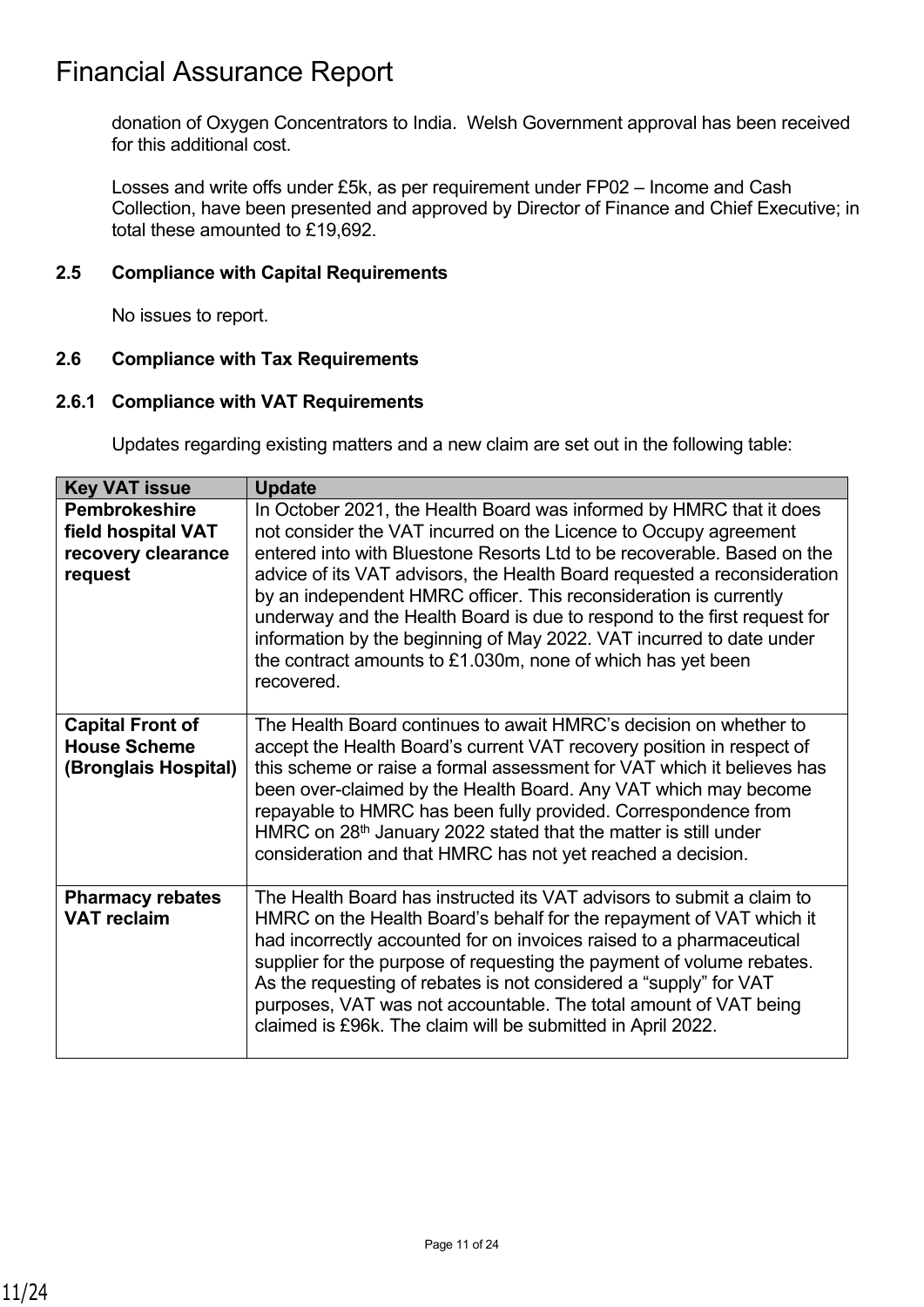| <b>Key VAT issue</b>                                                            | <b>Update</b>                                                                                                                                                                                                                                                                                                                                                                                                                                                                                                                                                                                                                   |
|---------------------------------------------------------------------------------|---------------------------------------------------------------------------------------------------------------------------------------------------------------------------------------------------------------------------------------------------------------------------------------------------------------------------------------------------------------------------------------------------------------------------------------------------------------------------------------------------------------------------------------------------------------------------------------------------------------------------------|
| <b>Home Technology</b><br><b>Salary Sacrifice</b><br>scheme output tax          | The Health Board has, in March 2022, agreed a one-off "catch-up"<br>balancing adjustment with HMRC in respect of the accounting of output<br>VAT connected with this scheme in its current form.                                                                                                                                                                                                                                                                                                                                                                                                                                |
|                                                                                 | The Health Board had previously accounted for output VAT evenly over<br>the 2-3 year salary sacrifice contract period, whereas it should have<br>been accounted for and paid to HMRC up front at the beginning of each<br>contract period. As this was an issue of timing rather than amount, no<br>additional liability to VAT arose.                                                                                                                                                                                                                                                                                          |
|                                                                                 | This matter has now been closed.                                                                                                                                                                                                                                                                                                                                                                                                                                                                                                                                                                                                |
| <b>HMRC 2018-19 COS</b><br><b>VAT recovery</b><br>review                        | Data requested by HMRC for the purpose of this review was<br>successfully transferred to HMRC in October 2020. The Health Board<br>continues to await further correspondence from HMRC. The Health<br>Board has a provision in place for potential liabilities arising from this<br>review.                                                                                                                                                                                                                                                                                                                                     |
| <b>BT PSBA network -</b><br>VAT recovery non-<br>statutory clearance<br>request | The Health Board continues to await HMRC's conclusion on the<br>recoverability of the VAT being incurred on the Health Board's service<br>charges for the BT PSBA network. The Health Board's initial request<br>was submitted in May 2018. After being put on hold for approx. 18<br>months while HMRC's policy in the relevant area was being reviewed<br>and a further substantial delay due to the COVID pandemic, HMRC<br>revisited this matter in August 2021. The Health Board continues to<br>recover the VAT in question in full. VAT potentially repayable to HMRC<br>amounts to circa. £120k, which is provided for. |

## **2.6.2 Compliance with Employment Tax Requirements**

No updates or issues to report.

## **2.7 Compliance with reporting requirements**

**IFRS 17** – Insurance Contracts. Following the deferred implementation of the standard, we await advice from Welsh Government. This will be issued once the IFRS 17 working group at Treasury reconvenes. There is no further update on this.

**IFRS 16** – More detail regarding the process followed to prepare for IFRS going live from 1 April 2022 is provided in Appendix 5.

**Financial Control Procedures (FCPs)** – the work on developing a good practice guide for FCPs, with Hywel Dda Finance representatives leading and participating in this Finance Academy, Improving Financial Governance workstream project, has been signed off by the Finance Academy Board at its March 2022 meeting. The product will now be developed into an on-line tool that will be hosted on the Finance Academy Learning and Development platform.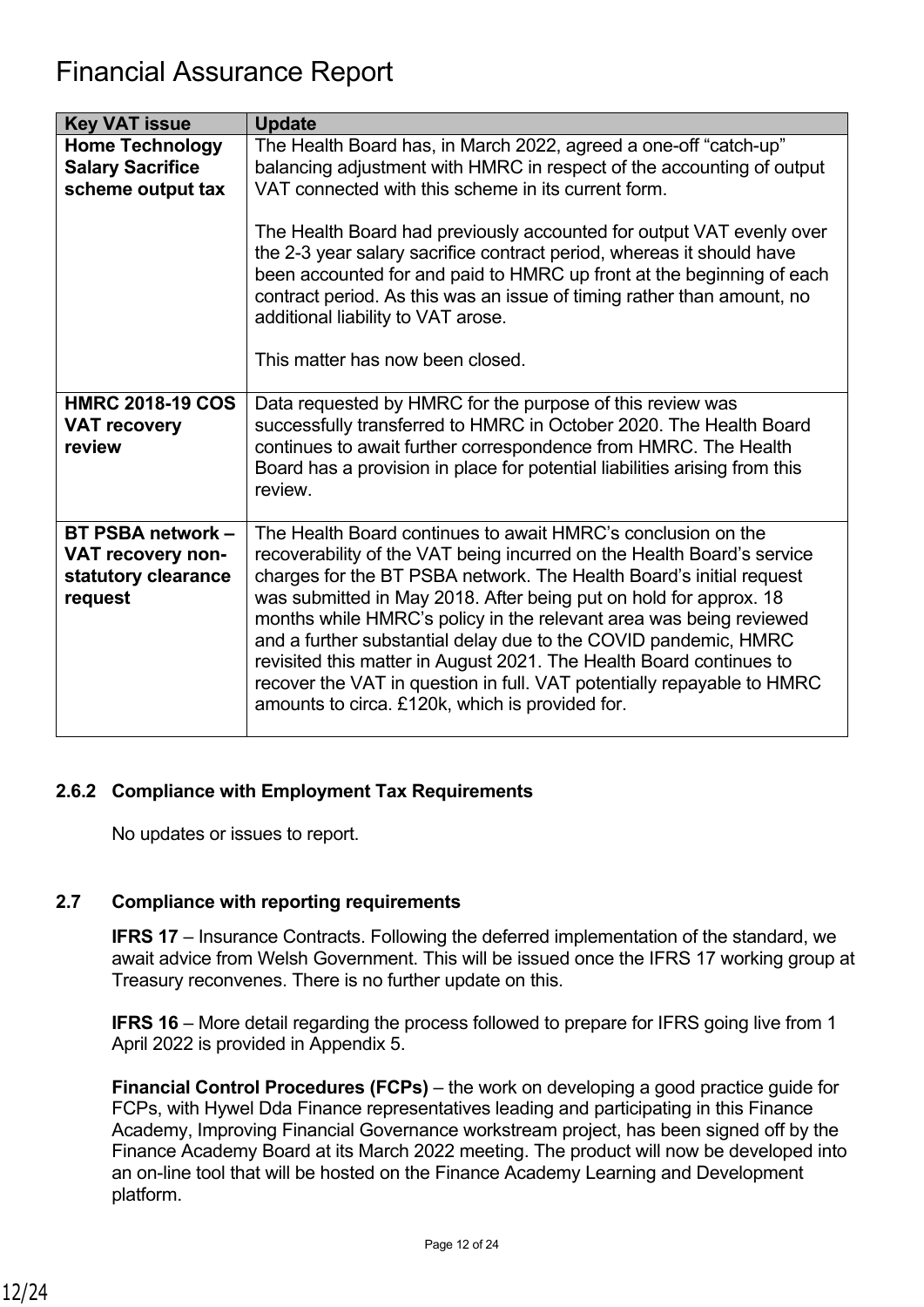**Annual Accounts 2021/22** – Welsh Government have issued the dates for submission of the Annual Accounts for 2021/22. The Draft accounts are to be submitted on 29th April 2022, with Audited accounts on the 15<sup>th</sup> June 2022.

**Changes to BACS limit** – there will be a further increase of £5m (a monthly increase from £70m to £75m) to one of the Health Board's BACS limits from 1st April 2022. This is mainly due to the timing of high value payments made through the Health Board's Accounts Payable section.

#### **3.1 Recommendations**

The Committee is asked to note the report and approve the write off of losses incurred in the reporting period.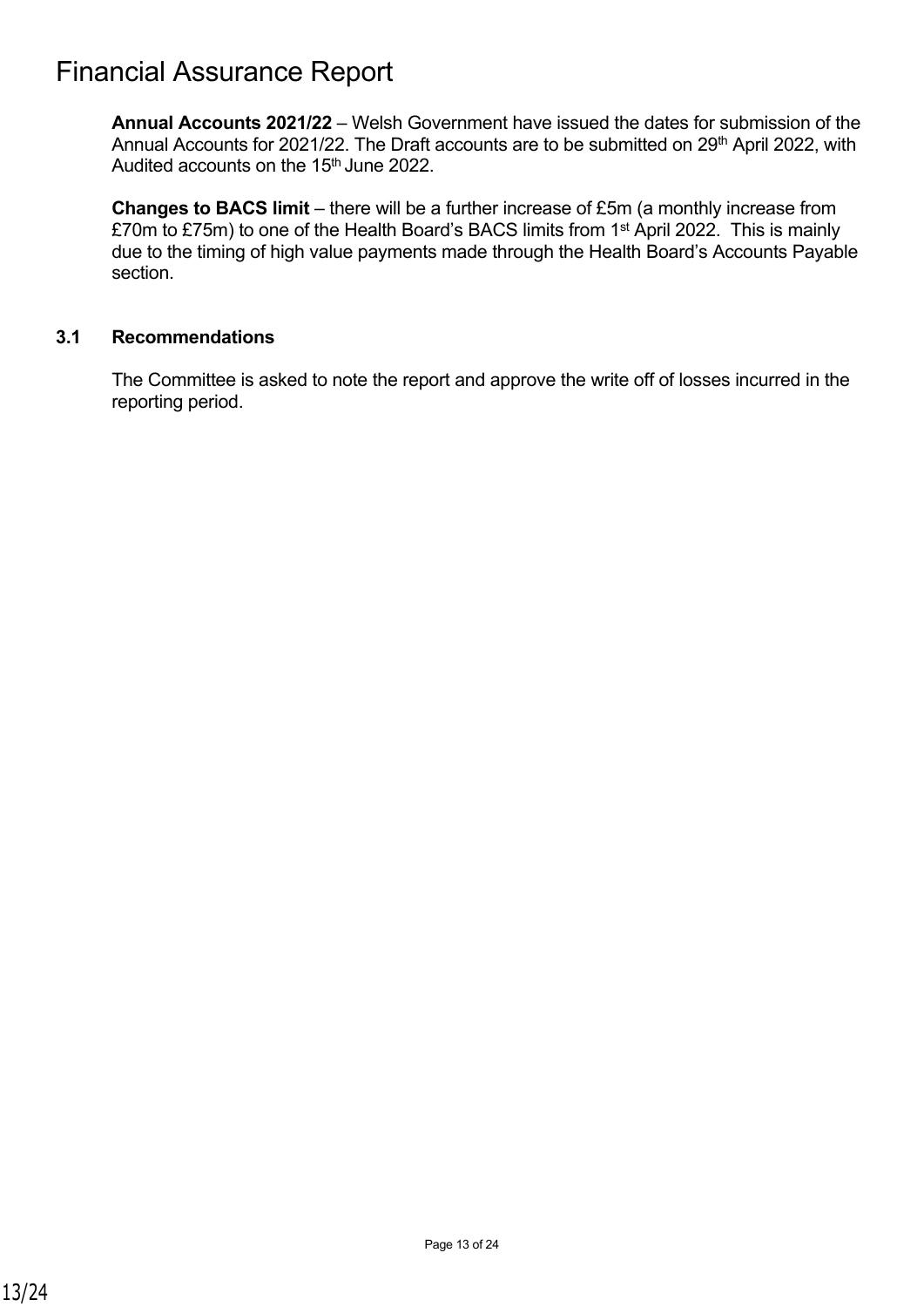# Appendix 1: Single tender actions awarded

|               | Period covered by this report:                                                                                  |            | 1st<br>February<br>2022                  | 31 <sup>st</sup> March<br>2022    |                                                                                                                                                                                                                                                                                                                                                                                                                                                                                                                                                                                                                                                                                                                                                                                                                                                                                                                                                                                                                                                                                                                                                                              |
|---------------|-----------------------------------------------------------------------------------------------------------------|------------|------------------------------------------|-----------------------------------|------------------------------------------------------------------------------------------------------------------------------------------------------------------------------------------------------------------------------------------------------------------------------------------------------------------------------------------------------------------------------------------------------------------------------------------------------------------------------------------------------------------------------------------------------------------------------------------------------------------------------------------------------------------------------------------------------------------------------------------------------------------------------------------------------------------------------------------------------------------------------------------------------------------------------------------------------------------------------------------------------------------------------------------------------------------------------------------------------------------------------------------------------------------------------|
| <b>Ref</b>    | <b>Supplier</b>                                                                                                 | Value (£)  | One-off or<br><b>Period</b>              | <b>Department</b>                 | <b>Justification provided</b>                                                                                                                                                                                                                                                                                                                                                                                                                                                                                                                                                                                                                                                                                                                                                                                                                                                                                                                                                                                                                                                                                                                                                |
| <b>HDD593</b> | <b>Hewlett Packard</b><br><b>International Bank</b><br>DAC (HPIB) C/O<br><b>EMEA Channel</b><br>Team - Software | 130,588.76 | February<br>2022 to<br>September<br>2023 | <b>Digital</b><br><b>Services</b> | In 2020 after a tender exercise the replacement of the old<br>backup solution Asigra was awarded to IOMart to implement<br>the Rubrik & Cloudian solution. Over 75% of the backup<br>estate has now been moved to Rubrik, but we now require<br>additional storage capacity to cope with the increased number<br>of servers to protect and maintain backup retention levels.<br>The new tools in the Rubrik solution have allowed more<br>accurate forecasting of storage requirements than was<br>available with the older Asigra assessment tools. Also not<br>being able to increase the storage on the new Rubrik<br>environment means we need to keep the older Asigra<br>environment and incur the cost penalties associated with that.<br>While the Asigra hardware can still be supported, some<br>Asigra hardware is due to be at end of life support at the end<br>of 2021 so investment would then be needed to maintain the<br>older environment, which will not be able to support backups<br>of services with the Cloud as we move services into the<br>Cloud. This is an extension of the current environment with<br>the approved Rubrik & Cloudian partner. |
| <b>HDD595</b> | <b>Advanced Fire</b><br>Technologies (AFT)                                                                      | 75,091.06  | One off<br>Purchase                      | <b>Estates</b><br>Department      | Following a HIW inspection and subsequent visit from the Fire<br>Service (MWWFRS) of the property Ty Bryn on the Hafan<br>Derwen site, issues were identified that the fire doors within<br>the building were not up to current anti-ligature, anti-barricade<br>or fire compliant specification. An agreed action plan to repair<br>where possible and replace the doors where not was agreed<br>with specific timescales. Without this agreement this will not                                                                                                                                                                                                                                                                                                                                                                                                                                                                                                                                                                                                                                                                                                             |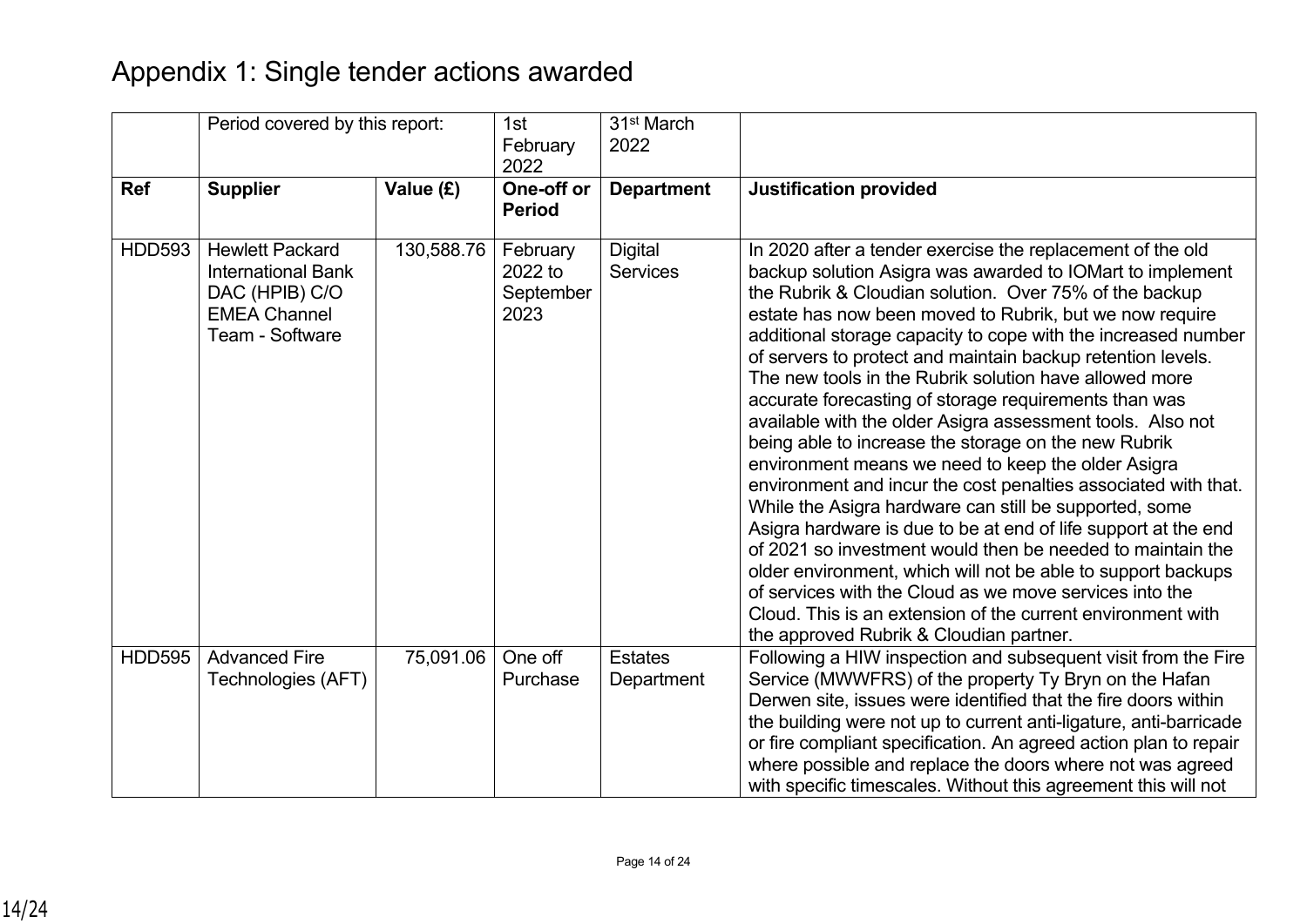|               |                    |            |                  |                 | meet the HIW improvement plan and Fire Service notice             |
|---------------|--------------------|------------|------------------|-----------------|-------------------------------------------------------------------|
|               |                    |            |                  |                 | issued on the building and its service                            |
| <b>HDD596</b> | <b>Multi Medix</b> | 42,480.00  | <b>July 2022</b> | Clinical        | Quality Assurance of Ultrasound equipment has historically        |
|               |                    |            | to June          | Engineering     | been undertaken by an external provider. Through a                |
|               |                    |            | 2023             |                 | partnership agreement with Multi Medix, they will undertake       |
|               |                    |            |                  |                 | QA during the contract period while also delivering training to   |
|               |                    |            |                  |                 | Clinical Engineering staff. At the end of the contract, Clinical  |
|               |                    |            |                  |                 | Engineering staff will then be in a position to undertake QA      |
|               |                    |            |                  |                 | internally, negating the need for an external provider in future. |
| <b>HDD599</b> | Carl Zeiss Ltd     | 31,473.52  | One off          | <b>Digital</b>  | The Health Board / Community Optometrists have existing           |
|               |                    |            | Purchase         | <b>Services</b> | Carl Zeiss cameras for their Ophthalmology Services and this      |
|               |                    |            |                  |                 | equipment is required to connect the cameras to the new           |
|               |                    |            |                  |                 | Digital Services. Without these workstations and licences, we     |
|               |                    |            |                  |                 | would not be able to enable this project.                         |
|               | <b>TOTAL</b>       | 279,633.34 |                  |                 |                                                                   |
|               |                    |            |                  |                 |                                                                   |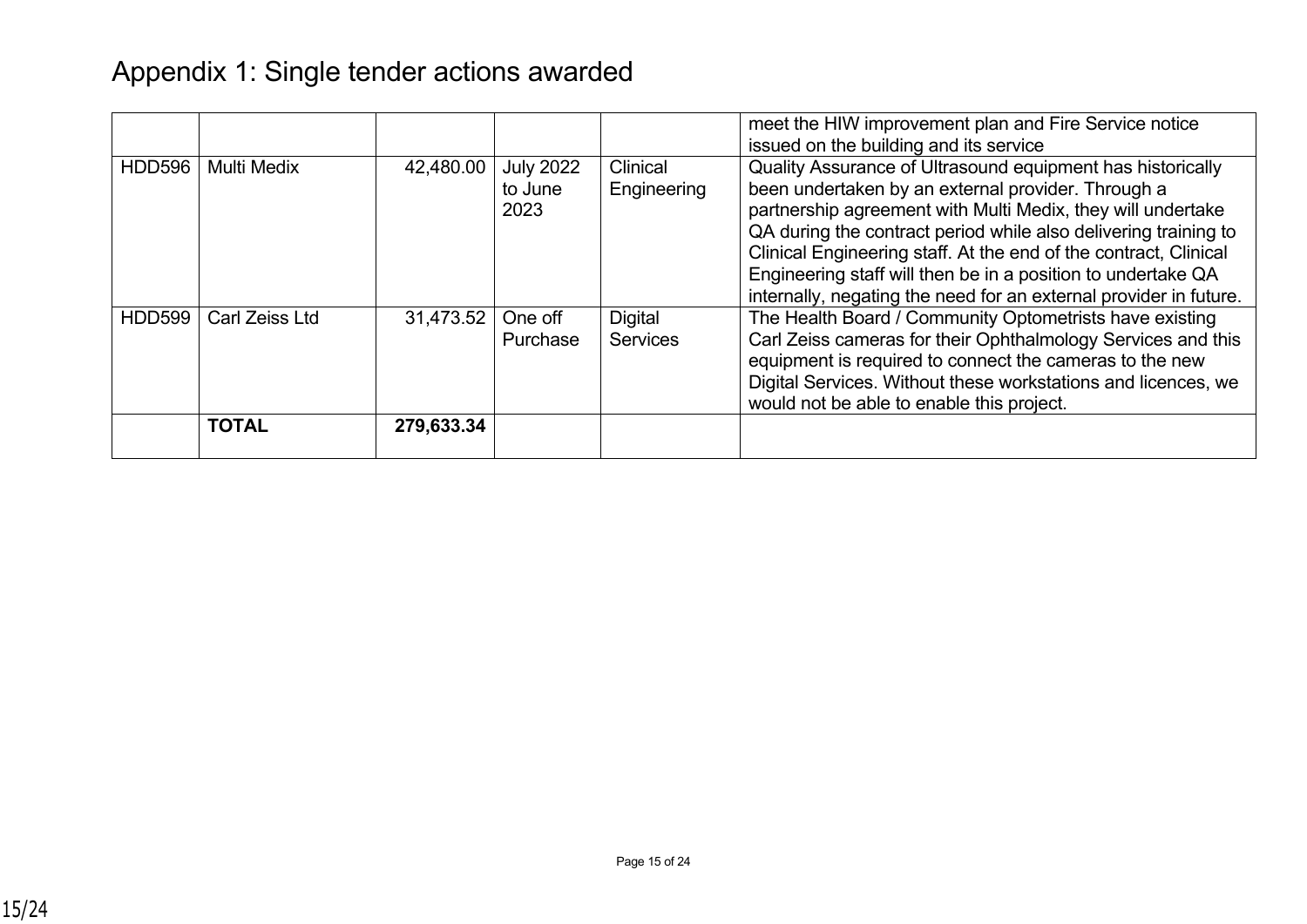|                      | Period covered by this report:              |                              | 1 <sup>st</sup> February 2022 | 31 <sup>st</sup> March<br>2022                                                  |                                                                                                                      |
|----------------------|---------------------------------------------|------------------------------|-------------------------------|---------------------------------------------------------------------------------|----------------------------------------------------------------------------------------------------------------------|
| Ref                  | <b>Supplier</b>                             | Value (£) exc.<br><b>VAT</b> | <b>One-off or Period</b>      | <b>Department</b>                                                               | <b>Tender Description</b>                                                                                            |
| <b>HDD-ITT-47569</b> | Pembrokeshire<br><b>Counselling Service</b> | 30,479.17                    | until 31st March<br>2022      | <b>Primary Care</b>                                                             | <b>Counselling Services - North</b><br>Pembs                                                                         |
| <b>HDD-ITT-47586</b> | <b>Shadows</b>                              | 156,680.00                   | until 31st March<br>2022      | <b>Primary Care</b>                                                             | <b>MH Services - Amman</b><br>Gwendraeth                                                                             |
| <b>HDD-ITT-47706</b> | Area 43 - Cardigan<br><b>Youth Charity</b>  | 102,000.00                   | until 31st March<br>2022      | <b>Primary Care</b>                                                             | <b>Counselling Services - North</b><br>Ceredigion                                                                    |
| HDD-ITT-48612        | <b>Ventro LTD</b>                           | 126,173.00                   | 2 months                      | <b>Estates</b>                                                                  | Supply and Installation of Fire<br>Code Works - Fire Doors -<br><b>BGH</b>                                           |
| <b>HDD-ITT-48746</b> | <b>Calan DVS</b>                            | 107,439.00                   | 2 years                       | <b>Primary Care</b>                                                             | Domestic Violence & Abuse<br><b>Prevention Services</b>                                                              |
| <b>HDD-ITT-48862</b> | Clinig Byw'n lach Ltd                       | 122,553.99                   | 2 Years                       | <b>Primary Care</b>                                                             | Provision of Weight Loss and<br><b>Lifestyle Advice Service</b>                                                      |
| <b>HDD-ITT-49453</b> | <b>Aber Heating</b>                         | 88,983.06                    | 1 Month                       | <b>Estates</b>                                                                  | Supply and Installation of<br>Replacement Heating Boiler at<br><b>WGH</b>                                            |
| <b>HDD-ITT-49488</b> | <b>Care Unbound Ltd</b>                     | 69,120.00                    | 1 Year                        | <b>Primary Care</b>                                                             | <b>Provision of Clinical</b><br>Correspondence Management                                                            |
| <b>HDD-ITT-49489</b> | <b>EHealth Digital Media</b><br>Ltd         | 61,285.00                    | 1 Year                        | <b>Primary Care</b>                                                             | Provision of Primary Care<br><b>Patient Education Videos</b>                                                         |
| <b>HDD-ITT-49494</b> | Platfform                                   | 64,000.00                    | 1 Year                        | <b>Mental Health</b><br>& Learning<br><b>Disabilities</b><br><b>Directorate</b> | Provision of training services<br>to manage low level mental<br>health issues and emotional<br>wellbeing in children |
| <b>HDD-MIN-42432</b> | Ernst & Young                               | 800,000.00                   | to 31 August 2022             | Scheduled<br>Care                                                               | Additional Work against the<br>contract for Follow up<br>Validations (£800k was called<br>off on the contract from   |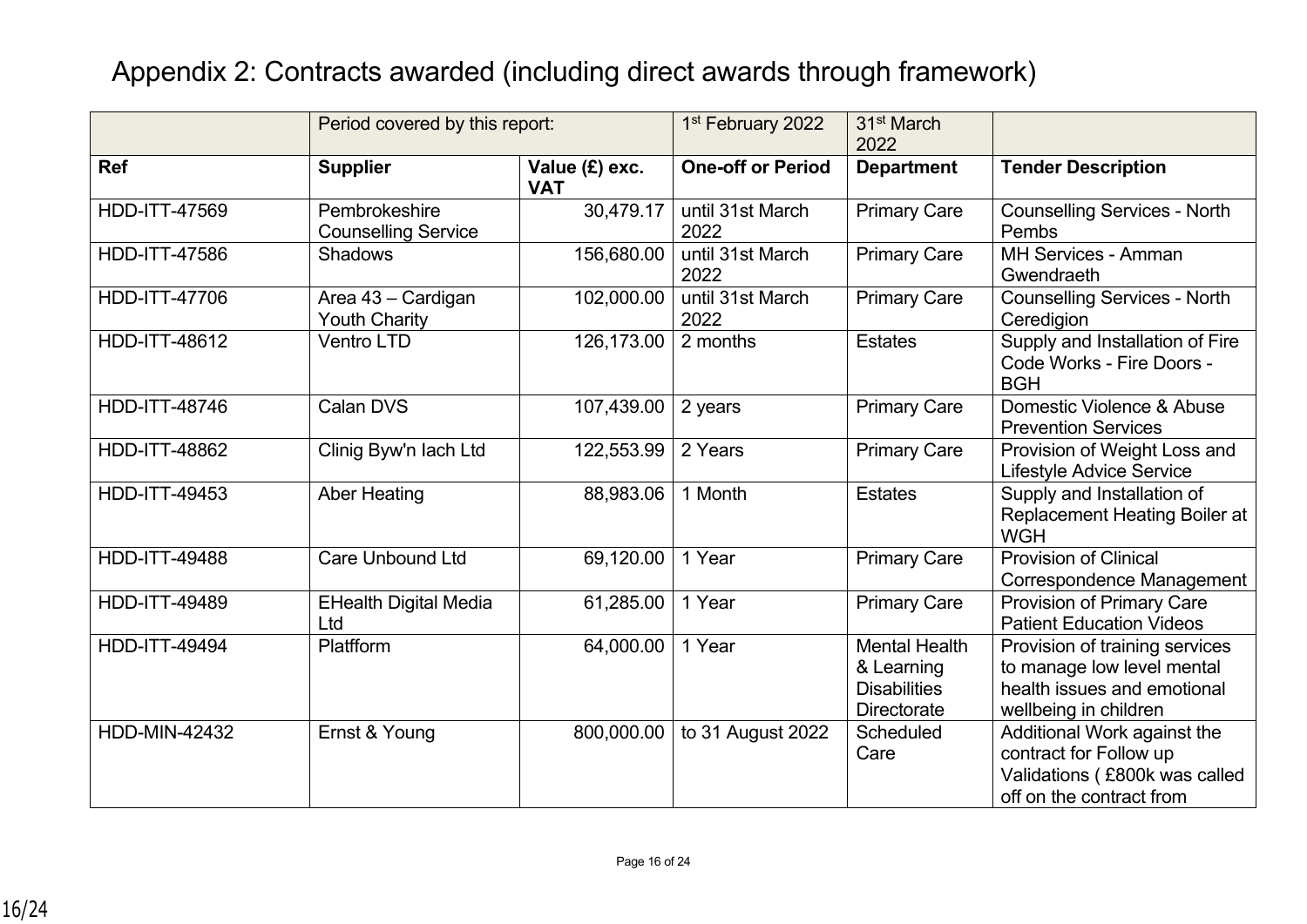|                       |                                                                                                                                                                                                              |              |           |                              | January 2022 following Board<br>and Welsh Government                                            |
|-----------------------|--------------------------------------------------------------------------------------------------------------------------------------------------------------------------------------------------------------|--------------|-----------|------------------------------|-------------------------------------------------------------------------------------------------|
| <b>HDD-MIN-49362</b>  | <b>Swiss Post</b>                                                                                                                                                                                            | 496,998.00   | 6 Months  | <b>Health Records</b>        | approval)<br>Health Record Scanning &                                                           |
|                       |                                                                                                                                                                                                              |              |           |                              | <b>Digitisation Services</b>                                                                    |
| <b>HDD-MIN-49381</b>  | <b>Civica UK Ltd</b>                                                                                                                                                                                         | 703,000.00   | 3 years   | <b>Digital Services</b>      | <b>Electronic Document Records</b><br><b>Management System</b>                                  |
| <b>HDD-MIN-49431</b>  | Miller Research (UK)<br>Ltd                                                                                                                                                                                  | 60,422.63    | 4 Months  | Catering                     | The Provision of a Feasibility<br><b>Study for Foundational</b><br><b>Economy Food Sourcing</b> |
| <b>HDD-OJEU-48428</b> | <b>CCLA Investment</b><br><b>Management Limited</b>                                                                                                                                                          | 263,500.00   | 3 years   | Finance                      | Provision of a Charitable<br><b>Funds investment Manager</b>                                    |
| <b>HDD-OJEU-48802</b> | • Lot 1 Funeral Services<br>Ltd Trading as Co-op<br>• Lot 2 Arthur Cambrey<br><b>Funeral Directors</b><br>Limited<br>• Lot 3 D J Evans<br><b>Funeral Directors</b><br>• Lot 4 F.G Rees<br><b>Undertakers</b> | 240,000.00   | 3 years   | Pathology<br><b>Services</b> | The Provision of Funeral<br>Services and Contingency<br><b>Body Storage Facilities</b>          |
| HDD-SBS-21948-45      | <b>Siemens Healthcare</b>                                                                                                                                                                                    | 3,010,469.00 | 7 years   | Pathology<br><b>Services</b> | Haematology & Coagulation<br><b>Managed Service</b>                                             |
| <b>HDD-DCO-21-13</b>  | <b>Torton Bodies Limited</b>                                                                                                                                                                                 | 66,820.00    | 12 Months | Scheduled<br>Care            | <b>Mobile Dental Van Hire</b>                                                                   |
| HDD-DCO-21-15 WABA    | <b>Specialist Computer</b><br><b>Centres PLC</b>                                                                                                                                                             | 93,080.00    | 5 Years   | Scheduled<br>Care            | <b>Clinical Imaging Software</b>                                                                |
| <b>HDD-DCO-21-18</b>  | Kinsetsu                                                                                                                                                                                                     | 44,144.00    | 3 years   | Clinical<br>Engineering      | <b>RFID Equipment Tracking</b><br>System                                                        |
| <b>HDD-DCO-21-19</b>  | <b>Meantime Amat</b>                                                                                                                                                                                         | 30,000.00    | 24 months | <b>Digital Services</b>      | <b>Audit Management &amp; Tracking</b><br>System                                                |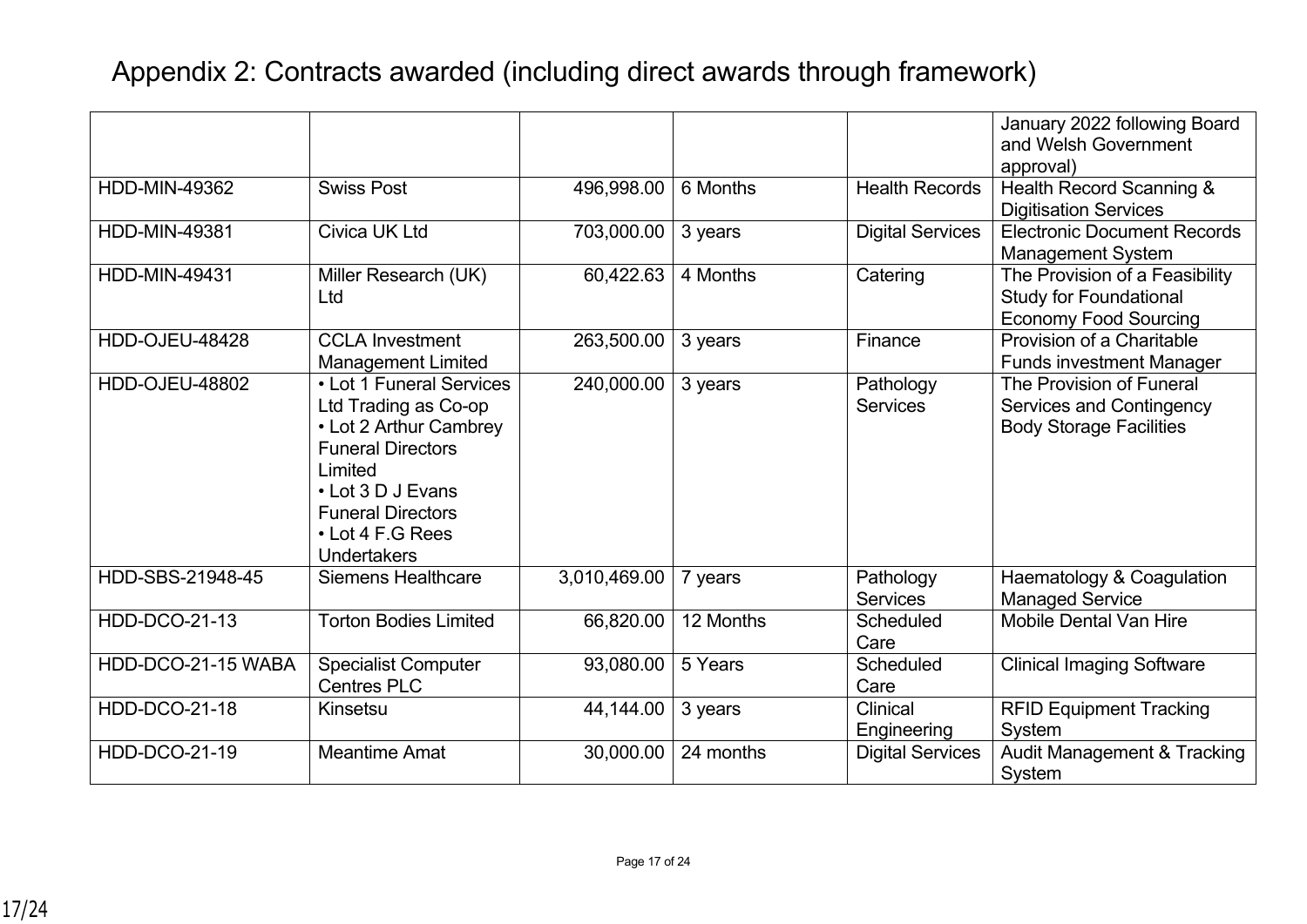| <b>HDD-DCO-21-23</b> | <b>Restore Digital</b>  | 499,953.00   | 6 months  | Medical             | Health Records Scanning -       |
|----------------------|-------------------------|--------------|-----------|---------------------|---------------------------------|
|                      |                         |              |           | Records             | Restore                         |
| <b>HDD-DCO-21-25</b> | <b>Ricoh</b>            | 499,058.00   | 6 months  | Medical             | Health Records Scanning -       |
|                      |                         |              |           | Records             | <b>Ricoh</b>                    |
| <b>HDD-DCO-21-27</b> | <b>QA Limited</b>       | 50,000.00    | 12 Months |                     | Provision of skills licence QA  |
|                      |                         |              |           |                     | <b>LTD</b>                      |
| <b>HDD-DCO-21-28</b> | <b>CGI IT Limited</b>   | 128,014.00   | 9 months  | IT                  | Enterprise Architecture and IT  |
|                      |                         |              |           |                     | <b>Strategy Services</b>        |
| HDD-VEAT-21-03       | <b>T Richard Jones</b>  | 147,894.37   | 4 Months  | <b>Estates</b>      | Installation of Additional      |
|                      | (Betws) Limited         |              |           |                     | <b>Treatment Spaces GGH AVH</b> |
| <b>HDD-ITT-49488</b> | <b>Care Unbound Ltd</b> | 69,120.00    | Year      | <b>Primary Care</b> | <b>Provision of Clinical</b>    |
|                      |                         |              |           |                     | Correspondence                  |
|                      |                         |              |           |                     | Management                      |
|                      | <b>Total</b>            | 8,131,186.22 |           |                     |                                 |

## **Consultancy Contract awarded:**

|                      | Period covered by this report: |                       | 1 <sup>st</sup> February<br>2022 | 31 <sup>st</sup> March 2022 |                                                                                                                                                                                                                       |
|----------------------|--------------------------------|-----------------------|----------------------------------|-----------------------------|-----------------------------------------------------------------------------------------------------------------------------------------------------------------------------------------------------------------------|
| <b>Ref</b>           | <b>Supplier</b>                | Value (£)<br>exc. VAT | One-off or<br><b>Period</b>      | <b>Department</b>           | <b>Tender Description</b>                                                                                                                                                                                             |
| HDD-MIN-49431        | Miller Research<br>(UK) Ltd    | 60,422.63             | 4 Months                         | Catering                    | The Provision of a Feasibility Study for<br><b>Foundational Economy Food Sourcing</b>                                                                                                                                 |
| HDD-ITT-47566        | <b>Archus</b>                  | 61,687.50             | Until 31/03/2022                 | <b>Primary Care</b>         | <b>Demand Capacity Modelling</b>                                                                                                                                                                                      |
| <b>HDD-DCO-21-21</b> | Mace                           | 79,969.00             | 4 months                         | Planning                    | <b>Project Management Consultancy</b><br>associated with the management and<br>delivery of a technical appraisal of sites<br>to assist identification of a preferred site<br>for the Urgent and Planned Care Hospital |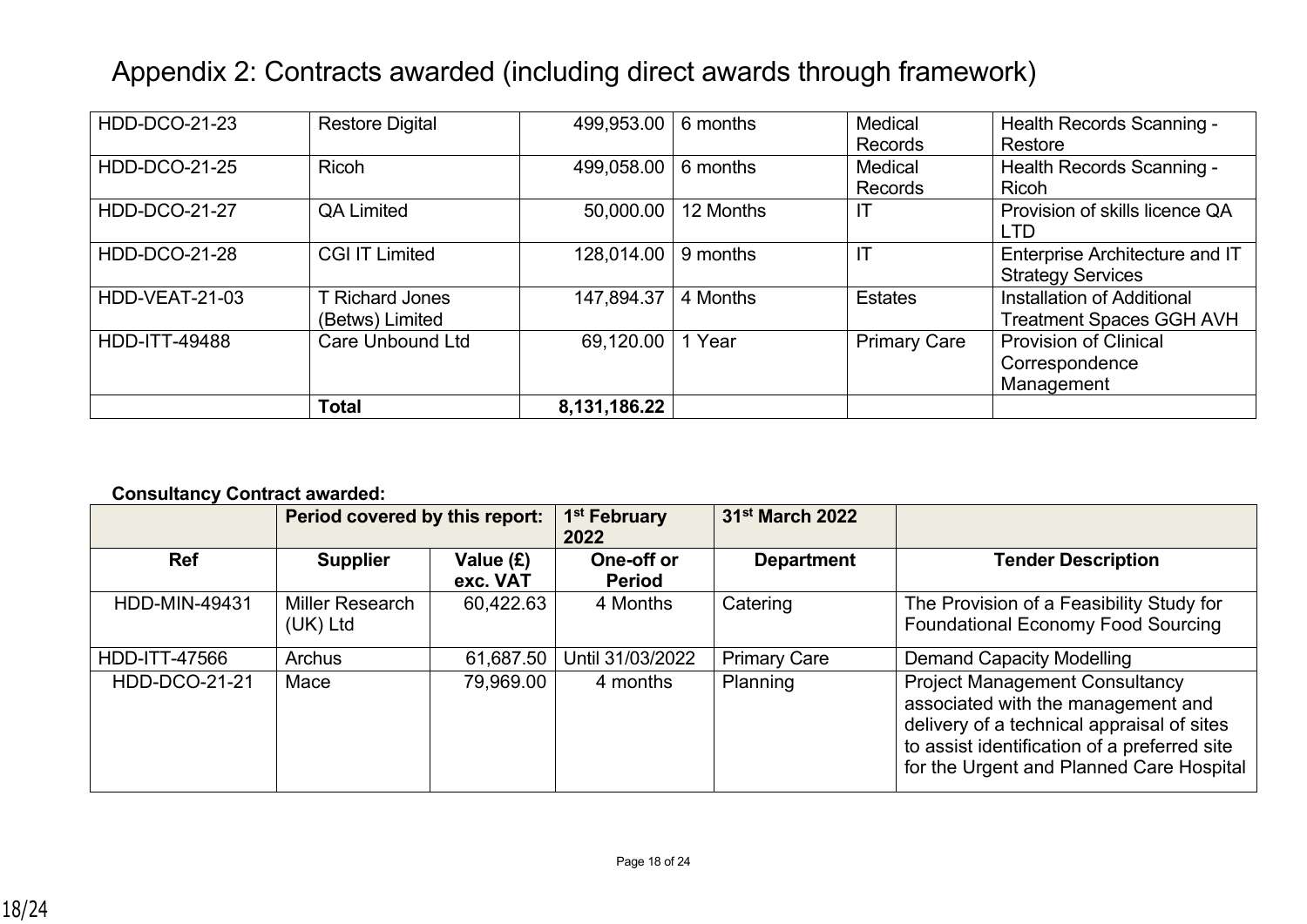| <b>HDD-DCO-21-22</b> | <b>BDP Ltd</b>                | 576,593.00   | 5 months          | <b>Estates</b>          | <b>Master Planners Consultancy</b>                                                                                                                                                               |
|----------------------|-------------------------------|--------------|-------------------|-------------------------|--------------------------------------------------------------------------------------------------------------------------------------------------------------------------------------------------|
| <b>HDD-DCO-21-24</b> | Lightfoot<br>Solutions        | 364,721.00   | to 31st July 2022 | <b>Digital Services</b> | Lightfoot Consultancy SfN licensing and<br>hosting agreement which allows the<br>Health Board to move from limited to<br>unlimited licence enterprise<br>arrangements for developers and viewers |
| HDD-DCO-21-30        | Lightfoot<br><b>Solutions</b> | 183,500.00   | to 31 July 2022   | <b>Digital Services</b> | <b>Lightfoot Support</b>                                                                                                                                                                         |
|                      | <b>TOTAL</b>                  | 1,326,893.13 |                   |                         |                                                                                                                                                                                                  |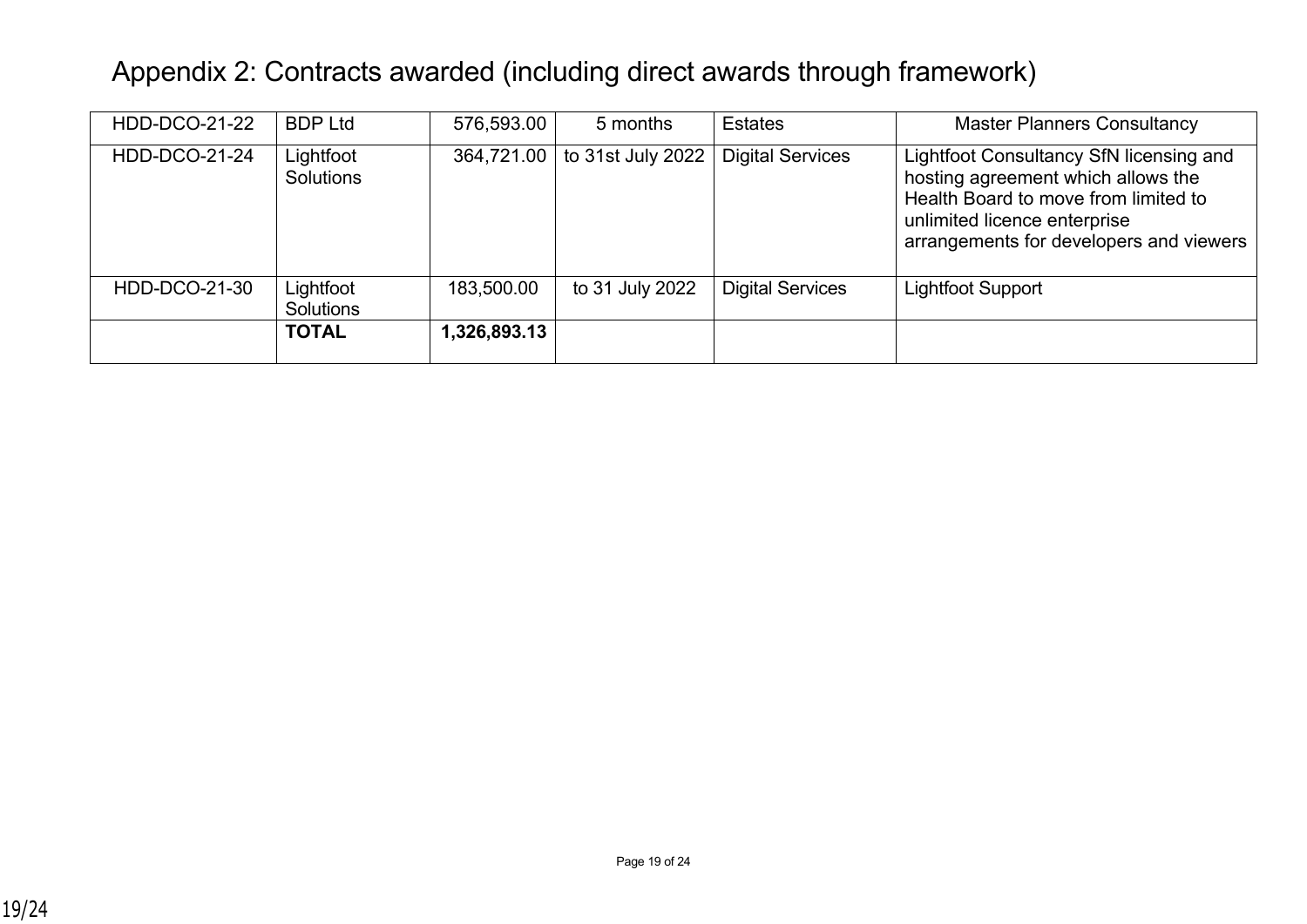# Appendix 3: Overpayment of Salaries

|            | Period covered by this report: 1st February - 31st March 2022 |           |                           |
|------------|---------------------------------------------------------------|-----------|---------------------------|
| <b>Ref</b> | <b>Reason for Overpayment</b>                                 | Value (£) | <b>Number of invoices</b> |
|            | Late Notification of Reduction / Shortfall in Hours           | 1,351.39  | 4                         |
| 2          | Payment Processed in error                                    | 17,357.75 | 4                         |
| 3          | Overpayment of Shifts / Hours / Unauthorised Leave            | 30,704.84 | 33                        |
|            |                                                               | 49,413.98 | 41                        |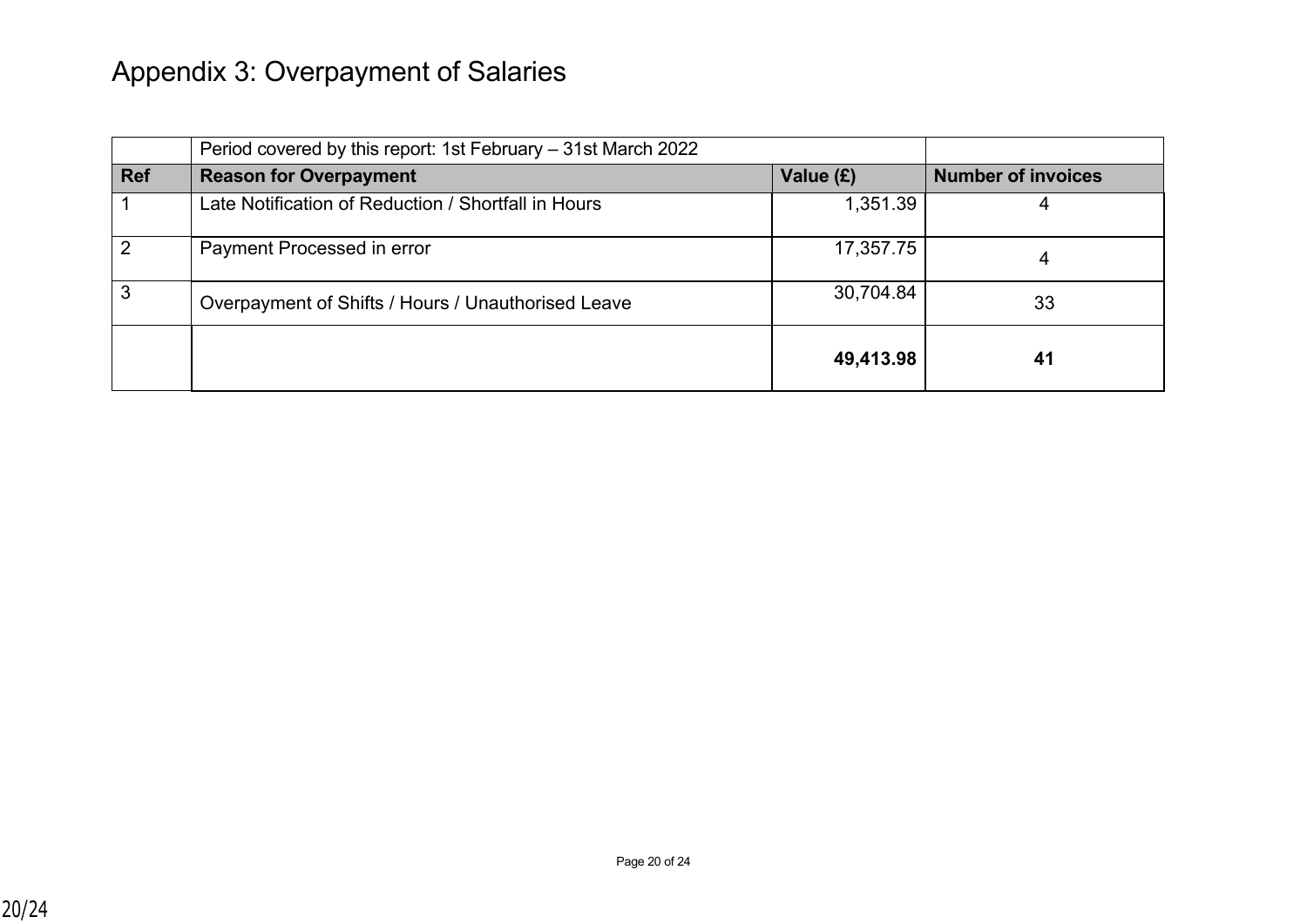# Appendix 4: Losses and Special Payments over £5,000

|            | Period covered by this report:                        |           | 1 <sup>st</sup> February 2022 to 31 <sup>st</sup> March 2022        |
|------------|-------------------------------------------------------|-----------|---------------------------------------------------------------------|
| <b>Ref</b> | <b>Losses and Special</b><br><b>Payments Category</b> | Value (£) | <b>Explanation</b>                                                  |
|            | Ex-Gratia                                             | 64,620    | Donations of Oxygen Concentrator Cylinders to India - Revenue items |
|            |                                                       |           |                                                                     |
|            |                                                       |           |                                                                     |
|            |                                                       |           |                                                                     |
|            |                                                       |           |                                                                     |
|            | <b>Total Losses (for</b><br>approval)                 | 64,620    |                                                                     |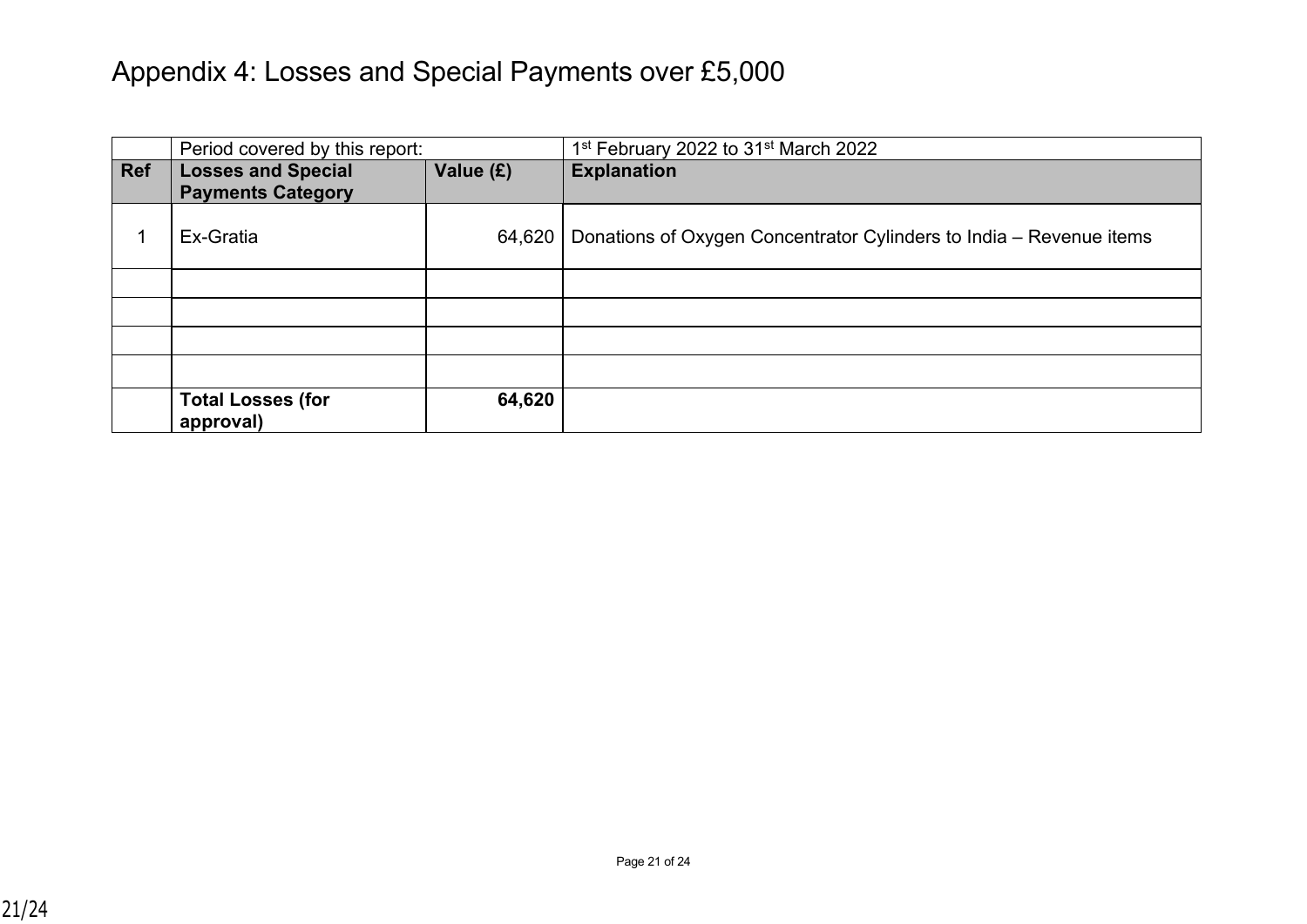# Appendix 5

## **IFRS 16 Briefing Paper**

## **Background**

Accounting standard IFRS 16 – Leases is being implemented across NHS Wales from 1 April 2022, resulting in the majority of leased assets moving on to the Health Board's balance sheet. Currently all assets the Health Board leases are treated as a revenue expense. Exemptions to the following leased assets will apply:

- Short term leases (duration less than 1 year)
- Low value leases (assets valued at less than £5,000)
- Software assets

All other leased assets are deemed to be within the scope of IFRS 16 and will therefore be recognised on the Health Board's balance sheet.

A significant amount of work has been undertaken in preparation for implementation of the standard, to collect information on leases which the Health Board currently has, is planning to renew and on new leases which are planned in the medium term. In addition to this, service contracts which may contain lease arrangements have been reviewed and assessed since the standard deems assets provided through such contracts to be within scope, for example the Picture Archiving and Communication System (PACS) contract with Fujifilm. IFRS 16 is discussed as a standing item at all Wales Capital Technical Accounting Group meetings, and several additional all Wales meetings have been held to discuss and agree treatment of specific aspects of the standard.

The Capital team within Finance has liaised with colleagues across Finance and also Estates, Procurement, IT and relevant officers in Operations in order to collect information on leases and relevant contracts. In addition to this, training sessions have been held with these groups in order to both raise awareness, provide relevant information and encourage and establish information flows necessary to ensure completeness of information. The team also undertakes periodic ledger reviews to identify any possible lease payments.

## Financial impact

As a result of this work, a material amount of assets will be brought on to the balance sheet on 1 April 2022, with further assets added as leases are renewed and new leases taken out. The table below illustrates this, with the figures forecasting for 2022/23 based on information currently available:

|                        | Assets at<br>1/4/2022<br>£m | <b>Additions FY</b><br>2022/23<br>£m | <b>Additions FY</b><br>2023/24<br>£m | <b>Additions FY</b><br>2024/25<br>£m |
|------------------------|-----------------------------|--------------------------------------|--------------------------------------|--------------------------------------|
| <b>Property leases</b> | 9.4                         | 0.4                                  | 0.8                                  |                                      |
| Non property           | 3.7                         | 28                                   | 04                                   |                                      |
| leases                 |                             |                                      |                                      |                                      |
| <b>Total</b>           | 13.1                        | 3.2                                  | 1.2                                  |                                      |

## *Table 1 - Value of leased assets added to balance sheet*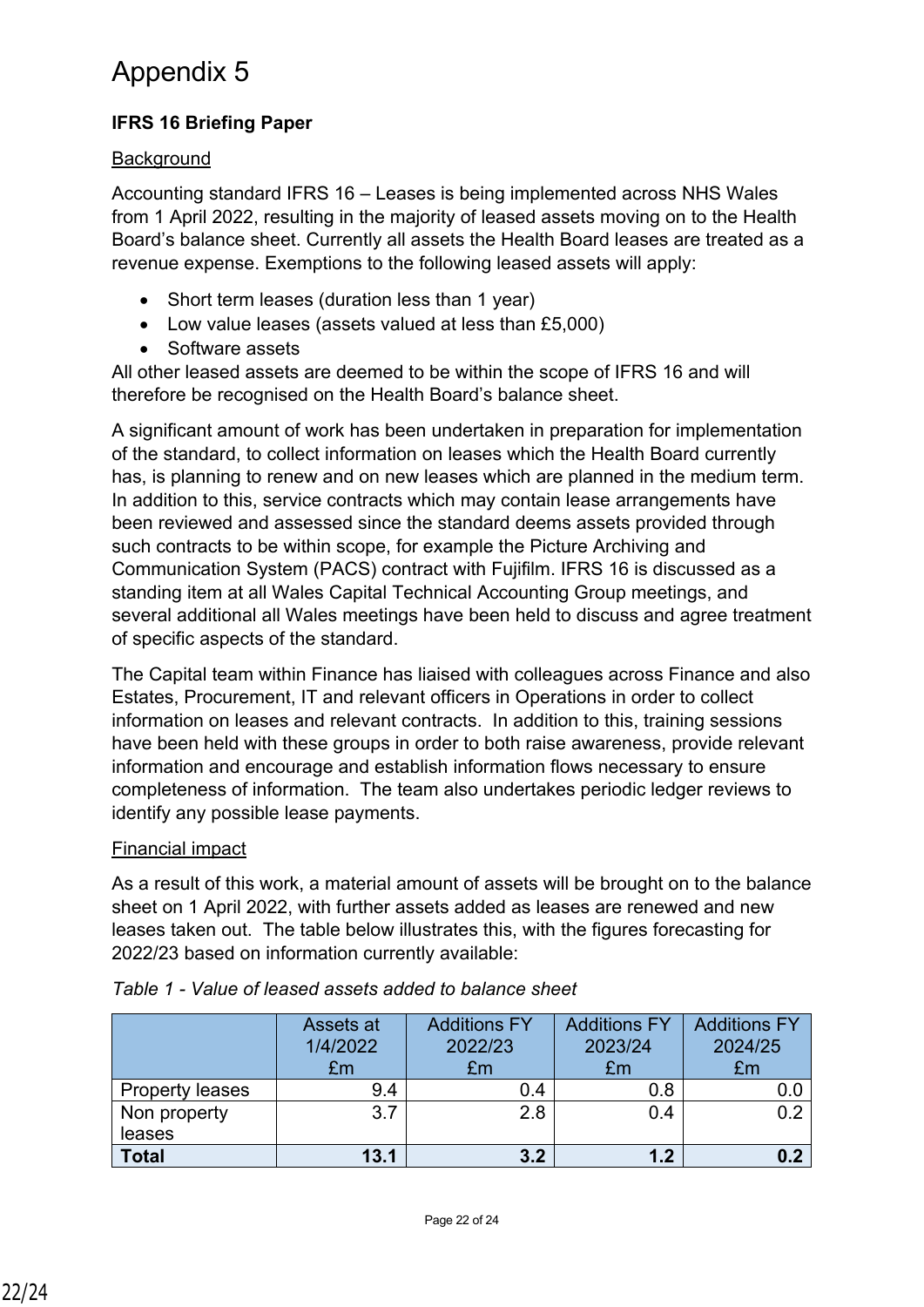The accounting mechanism to bring current leases onto the balance sheet on 1 April 2022 will be through an adjustment to Taxpayers' Equity; for leased additions after implementation, capital funding will need to be requested from Welsh Government (WG). The process for this as outlined by WG is that a quarterly return of new leases and renewals will be submitted by health boards. Any new leases entailing assets valued at £0.5m or greater will be required to demonstrate value for money and will require approval by the WG Capital Estates and Facilities Team. There may be a requirement to complete additional documentation such as a Business Justification Case for these leases.

Currently all leased asset payments are expensed though revenue. Under IFRS 16 the accounting entries made when the asset is capitalised result in the creation of the liability equal to the value of the asset. Consequently, lease payments within scope of IFRS 16 are split between repayment of the liability (a balance sheet accounting entry) and an interest charge on the outstanding liability (a revenue charge). In addition, a depreciation charge is applied to the asset in line with other, purchased assets. As a result, the charges to revenue accounts will be different from the amounts charged if the standard had not been introduced. The table below compares charges to revenue under IFRS 16 with how they would have appeared under the previous accounting standard (IAS 17):

|                                            | FY 2022/23<br>£m | FY 2023/24<br>£m | FY 2024/25<br>£m |
|--------------------------------------------|------------------|------------------|------------------|
| IFRS 16 - interest charge                  | 0.1              | 0.1              |                  |
| IFRS 16 – depreciation on leased<br>assets | 2.1              | 22               | 22               |
| <b>IFRS 16 total revenue charges</b>       | 2.2              | 2.3              | 2.3              |
| Revenue charges under IAS 17               | 2.5              | 2.6              | 2.6              |
| <b>Difference</b>                          | $-0.3$           | $-0.3$           | $-0.3$           |

|  |  |  | Table 2 - Comparison of revenue charges IFRS 16 v IAS 17 |
|--|--|--|----------------------------------------------------------|
|  |  |  |                                                          |

WG have confirmed that in order that the implementation has a neutral impact on revenue accounts, an adjustment will be made to health boards' revenue allocations to effect this.

#### Implications for Operations

Leasing assets (within scope of IFRS 16 as outlined above) will no longer be possible without first obtaining the necessary Capital funding. In addition, opportunities to structure leases in a way to dictate funding streams are significantly reduced.

#### Ongoing work

Work continues in respect of reviewing leases as they expire and renew, and review of new leases and contracts, along with periodic checks of the ledger for lease payments and regular liaison with colleagues in Finance and Estates, Procurement, IT and Operations.